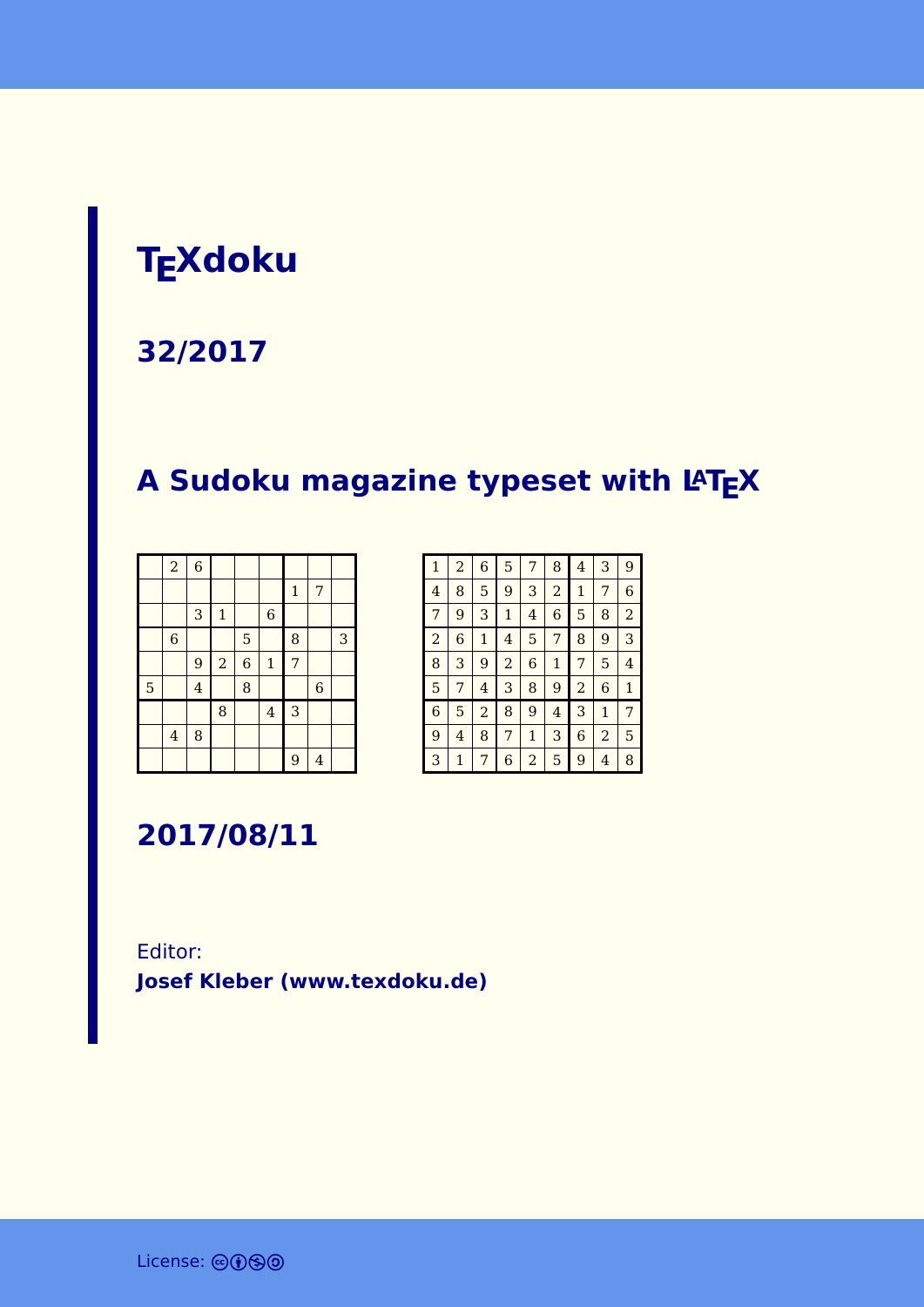#### Simple

|              |             |                |         | 3            | $\sqrt{2}$     |              |              |
|--------------|-------------|----------------|---------|--------------|----------------|--------------|--------------|
| $\mathbf{3}$ |             |                |         |              |                | 9            |              |
| 5            | 7           | $\, 8$         |         | 9            | 3              |              | $\mathbf{1}$ |
| 9            |             |                |         |              | $\,$ 6 $\,$    |              |              |
|              |             |                |         |              |                |              |              |
| 8            |             | $\overline{5}$ | $\,6\,$ |              |                |              |              |
|              |             | $\overline{6}$ |         | $\mathbf{1}$ | $\overline{7}$ | 8            |              |
|              | $\mathbf 1$ |                |         | 8            |                | 5            |              |
|              | $\sqrt{2}$  |                | 9       |              |                | $\mathbf{1}$ | $\,6$        |

|                | 5       | $\, 8$      |              |                           | $\overline{c}$ | $\mathbf{1}$ |            | 3     |
|----------------|---------|-------------|--------------|---------------------------|----------------|--------------|------------|-------|
| $\overline{4}$ |         |             | 5            | 9                         |                |              | $\sqrt{2}$ |       |
| 6              |         | $1\,$       | $\mathsf{3}$ |                           |                |              |            |       |
|                |         |             |              | $\sqrt{2}$                |                |              |            | 9     |
|                |         |             |              |                           | $\,$ 6 $\,$    | $\, 8$       | 5          |       |
|                | $\bf 4$ |             | $1\,$        | $\ensuremath{\mathsf{3}}$ |                |              |            | $\,6$ |
|                |         | $\,$ 6 $\,$ |              |                           |                |              |            |       |
|                |         | 3           |              | $\boldsymbol{6}$          |                | 9            |            |       |
|                | 8       |             |              |                           |                |              |            |       |

| $\overline{7}$ | 8 |                  |             |                | 9 |                  |                         |
|----------------|---|------------------|-------------|----------------|---|------------------|-------------------------|
|                |   | $\boldsymbol{6}$ | $\sqrt{3}$  |                |   | $1\,$            | 8                       |
| 9              |   |                  | $\mathbf 1$ | 8              |   |                  | $\overline{\mathbf{4}}$ |
|                |   |                  | 9           |                |   | 8                |                         |
| $\sqrt{2}$     | 9 |                  |             |                |   | $\boldsymbol{6}$ |                         |
|                |   |                  |             |                |   |                  |                         |
| $\overline{6}$ | 7 | 9                |             | $\overline{4}$ |   |                  |                         |
|                |   |                  |             | $\overline{2}$ |   |                  |                         |
| $\mathbf{1}$   |   |                  | 8           | $\overline{6}$ |   | 9                |                         |

|   |                |              | $\bf 4$     |                |                  |                  | 3              | $\boldsymbol{2}$ |
|---|----------------|--------------|-------------|----------------|------------------|------------------|----------------|------------------|
|   |                |              |             |                | $\boldsymbol{2}$ |                  | 5              | $\mathbf{1}$     |
|   | $\overline{4}$ |              |             | $\mathfrak{Z}$ |                  | $\boldsymbol{6}$ | 9              |                  |
|   |                |              |             |                | 9                |                  |                |                  |
| 3 |                |              |             |                |                  |                  | 7              |                  |
|   | $\overline{2}$ | 7            | $\mathbf 5$ |                |                  |                  | $\overline{4}$ | 9                |
|   |                |              |             |                | $\mathbf{1}$     |                  |                | $\overline{6}$   |
|   | 3              | $\mathbf{1}$ | 7           |                | $\overline{4}$   |                  | $\sqrt{2}$     |                  |
|   | 5              |              |             |                |                  |                  |                |                  |

|                |   |             | 8          |             | 9          | $\overline{2}$ | $\mathbf{1}$ |   |
|----------------|---|-------------|------------|-------------|------------|----------------|--------------|---|
|                |   | $\,$ 6 $\,$ |            | $\mathbf 1$ |            |                |              | 7 |
| $\mathbf{1}$   |   |             |            | 5           | $\sqrt{ }$ | $\,$ 6 $\,$    |              | 3 |
| $\overline{6}$ |   | 8           |            | 7           |            |                |              |   |
|                |   |             |            |             | 5          |                | $\,$ 6 $\,$  |   |
|                | 9 | 7           | $\sqrt{2}$ |             |            | 5              |              |   |
|                |   |             |            |             |            |                |              |   |
| 3              |   |             |            |             |            | 9              |              |   |
| 7              |   | 5           |            |             |            |                |              |   |

|             | $\mathbf 1$ |            |              |                  | 3            | 5              |                |              |
|-------------|-------------|------------|--------------|------------------|--------------|----------------|----------------|--------------|
| 7           |             | $\sqrt{2}$ | 5            |                  | 8            | $1\,$          |                |              |
|             |             |            |              |                  |              |                |                |              |
| $\,$ 6 $\,$ |             |            |              | 3                | 7            | 8              |                | $\mathbf{1}$ |
| 8           |             | 9          | $\mathbf{1}$ |                  |              | $\overline{a}$ | 5              |              |
|             |             |            | 9            |                  |              |                | $\overline{6}$ |              |
|             |             |            |              | $\boldsymbol{6}$ |              |                |                | 3            |
|             |             |            |              |                  |              |                |                |              |
|             |             |            | 8            | 7                | $\mathbf{1}$ |                |                |              |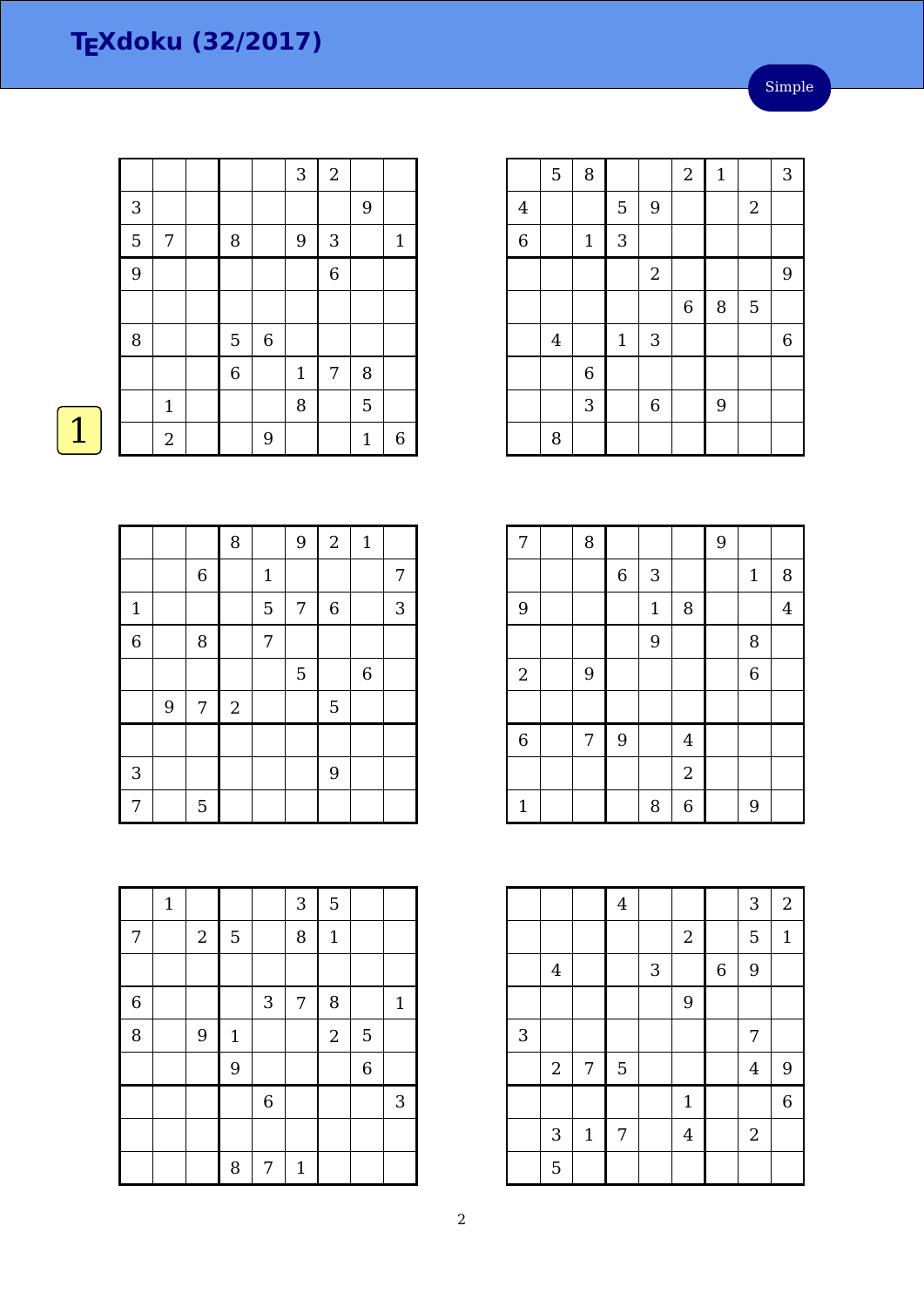| $\overline{2}$ |   |             |             |                           |   |   | $\,$ 6 $\,$    |                |
|----------------|---|-------------|-------------|---------------------------|---|---|----------------|----------------|
|                | 3 | $\,6\,$     |             |                           |   | 7 |                | $\overline{9}$ |
|                |   |             | 5           |                           |   |   | $\, 8$         |                |
|                | 8 |             | $\mathbf 1$ | $\boldsymbol{2}$          |   | 9 |                | 7              |
|                |   |             |             | 5                         | 8 |   |                |                |
| 9              |   | $\mathbf 5$ | $\,$ 6 $\,$ | $\ensuremath{\mathsf{3}}$ |   |   | $\overline{2}$ | $\mathbf{1}$   |
| 3              |   | 9           |             |                           |   |   | $1\,$          | $\mathbf{2}$   |
|                |   |             |             |                           |   |   |                |                |
| $\mathbf 1$    |   |             |             |                           |   | 6 |                |                |

|                |   |             |                | 8              |                |                  |                |
|----------------|---|-------------|----------------|----------------|----------------|------------------|----------------|
| 7              |   |             |                | $\overline{4}$ |                |                  | 3              |
|                | 9 |             | $1\,$          |                |                | $\boldsymbol{2}$ | 8              |
|                |   |             |                |                | $\sqrt{2}$     | $1\,$            |                |
|                |   | 9           |                |                |                | 5                | 7              |
| $\, 8$         |   |             | $\sqrt{2}$     | $\mathbf{1}$   | $9$            |                  | $\overline{4}$ |
| $\overline{2}$ |   |             |                | 7              |                |                  |                |
|                |   | $\mathbf 1$ | $\overline{4}$ |                | $\overline{5}$ | 7                |                |
| 9              |   |             | 3              |                |                |                  |                |

|                | 3              |                |                |              | 7 |                | $\overline{4}$ |   |
|----------------|----------------|----------------|----------------|--------------|---|----------------|----------------|---|
|                |                |                |                |              |   |                |                |   |
|                | $\overline{9}$ | $\mathbf 1$    | 3              |              |   |                |                |   |
|                | 5              | $\overline{4}$ |                | 9            |   |                |                |   |
|                |                | $\overline{6}$ | 7              | $\sqrt{2}$   |   |                |                |   |
|                |                |                |                | $\mathbf{1}$ |   |                |                | 9 |
| $\overline{6}$ |                |                |                |              | 9 | $\overline{4}$ |                | 7 |
|                |                |                |                |              |   |                | 5              |   |
| 5              | $\mathbf 1$    |                | $\overline{6}$ |              |   |                | 3              |   |

|                | $\overline{a}$ |   | $\overline{3}$ |                  | $\mathbf{1}$ |                | 5              |   |
|----------------|----------------|---|----------------|------------------|--------------|----------------|----------------|---|
|                |                |   |                | 5                |              |                | $\overline{4}$ |   |
|                | $\mathbf{3}$   |   |                | $\,$ 6 $\,$      |              |                |                |   |
|                |                |   |                |                  |              |                | 8              |   |
|                |                |   | $\mathbf{1}$   | $\boldsymbol{2}$ |              |                |                |   |
| $\sqrt{3}$     | $\mathbf 1$    |   | 8              |                  |              |                | 7              |   |
|                |                | 5 | $\overline{2}$ |                  |              | 8              | 3              |   |
|                |                |   |                | $\bf 4$          | 5            | $\overline{6}$ |                | 7 |
| $\overline{2}$ |                |   |                |                  |              |                |                | 4 |

| <b>STATE OF STATE OF STATE OF STATE OF STATE OF STATE OF STATE OF STATE OF STATE OF STATE OF STATE OF STATE OF S</b> |  |
|----------------------------------------------------------------------------------------------------------------------|--|
|                                                                                                                      |  |

| 6 |       |                | $\mathbf{3}$   | 7 |                |            |             |
|---|-------|----------------|----------------|---|----------------|------------|-------------|
| 3 |       | $\sqrt{2}$     | $\mathbf{1}$   |   |                | 9          | 4           |
|   | 9     |                |                |   |                |            |             |
|   |       |                |                | 9 |                |            |             |
|   |       |                |                | 3 | $\overline{4}$ | $\sqrt{2}$ | 9           |
|   | $\,2$ | $\overline{5}$ | $\overline{6}$ |   |                |            | $\mathbf 1$ |
|   | 5     |                |                |   |                |            |             |
|   | 3     | $\mathbf{1}$   | $\overline{9}$ |   | $\sqrt{2}$     |            |             |
| 7 |       | 9              |                | 5 |                |            |             |

|                |            |                         | 9 |                           |             |                | $\overline{2}$ | 3              |
|----------------|------------|-------------------------|---|---------------------------|-------------|----------------|----------------|----------------|
|                |            |                         |   | $\ensuremath{\mathsf{3}}$ |             | $\,$ 6 $\,$    |                |                |
| 8              |            | $\,$ 6 $\,$             |   |                           |             |                |                |                |
| $\overline{6}$ |            |                         |   |                           | $\mathbf 1$ | 7              |                |                |
| 7              |            |                         | 8 |                           | 9           | $\overline{4}$ |                |                |
|                |            |                         |   | $\sqrt{2}$                | $\sqrt{3}$  | 8              |                | $\overline{6}$ |
|                |            | $\overline{\mathbf{4}}$ |   |                           |             |                |                |                |
| 3              | $\sqrt{2}$ | 8                       |   |                           |             |                |                |                |
|                | 9          |                         |   |                           |             |                | $\mathbf{1}$   |                |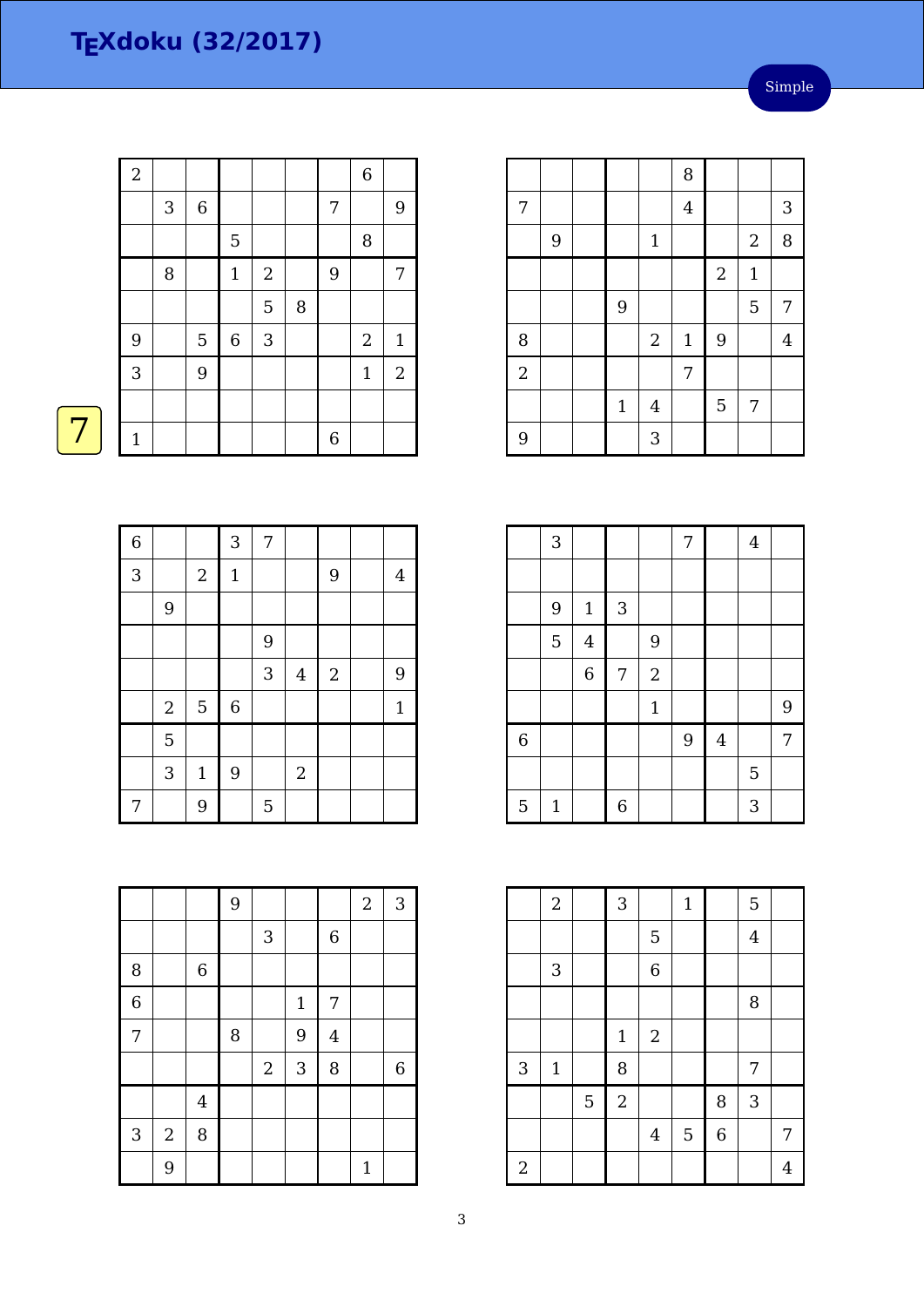Easy

|    |                |              |             | $\overline{5}$ | 9            |                  |              | $\,$ 6 $\,$ |             |
|----|----------------|--------------|-------------|----------------|--------------|------------------|--------------|-------------|-------------|
|    | 5              |              |             | $\overline{4}$ |              | $\,$ 6 $\,$      |              |             | $\mathbf 1$ |
|    |                |              |             |                |              | $\boldsymbol{2}$ |              |             | 8           |
|    |                | $\sqrt{3}$   | $\mathbf 5$ | $\,$ 6 $\,$    |              |                  |              |             |             |
|    |                | $\mathbf{2}$ |             |                | $\sqrt{3}$   |                  | 5            |             |             |
|    | $\overline{4}$ |              |             |                |              |                  |              |             |             |
|    |                |              |             |                | $\mathbf{2}$ |                  | $\bf 4$      |             |             |
|    | $\,$ 6 $\,$    |              |             | 8              |              |                  | $\mathbf{1}$ |             |             |
| 13 |                |              | $\sqrt{2}$  | 9              |              |                  |              |             | 3           |
|    |                |              |             |                |              |                  |              |             |             |

|                |                  |                |                | 3     | $\bf 4$        |   | 7                       |            |
|----------------|------------------|----------------|----------------|-------|----------------|---|-------------------------|------------|
|                |                  |                |                |       |                | 3 | 9                       |            |
|                |                  |                |                |       | 5              |   | $\overline{\mathbf{4}}$ |            |
| $\overline{4}$ |                  |                |                | $\,6$ |                | 8 |                         | $\sqrt{3}$ |
|                | 7                | 8              |                |       | $\overline{2}$ |   | 5                       |            |
| 3              |                  | 9              | $\overline{4}$ |       |                |   |                         |            |
|                |                  |                | $\sqrt{2}$     |       |                | 5 |                         |            |
|                |                  |                |                |       | $\,$ 6 $\,$    |   |                         | 7          |
|                | $\boldsymbol{2}$ | $\overline{5}$ |                | 7     |                |   |                         | 9          |

8 | | | | | | | 2

2 | | | | | 5

 $5 \mid 7$ 

|   | $\overline{a}$   | 5 <sub>5</sub>   |             | 7   |              |                |             | 9              |  |                    |
|---|------------------|------------------|-------------|-----|--------------|----------------|-------------|----------------|--|--------------------|
|   |                  |                  |             |     |              |                |             |                |  |                    |
|   | $1\,$            | $9\,$            | $\mathbf 5$ |     |              | $\,$ 6 $\,$    |             |                |  | {                  |
| 5 | 7                |                  |             |     |              |                |             |                |  | $\overline{\cdot}$ |
|   |                  | $\boldsymbol{4}$ |             | $9$ |              |                |             | $\, 8$         |  |                    |
|   | $\boldsymbol{9}$ | $1\,$            |             |     |              |                | $\,$ 6 $\,$ | $\overline{7}$ |  |                    |
|   |                  |                  | $\sqrt{2}$  |     |              | $\overline{5}$ | $\mathbf 1$ |                |  | $\ddot{\cdot}$     |
| 6 |                  |                  |             |     | 7            | $\bf 4$        |             |                |  |                    |
|   |                  | $\overline{5}$   |             |     | $\mathbf{1}$ |                |             |                |  |                    |
|   |                  |                  |             |     |              |                |             |                |  |                    |

|                | 3              |       |            |                  | $\overline{6}$ |   | $\sqrt{2}$ |              |
|----------------|----------------|-------|------------|------------------|----------------|---|------------|--------------|
| $\mathbf 1$    | $\overline{6}$ |       |            |                  |                |   |            |              |
| $\overline{5}$ |                | 7     |            |                  |                |   |            | $\mathbf{1}$ |
|                |                | 3     |            | $\boldsymbol{6}$ | 8              |   |            | 9            |
|                |                | $1\,$ | $\sqrt{2}$ |                  |                | 8 |            |              |
|                |                |       |            |                  |                | 5 |            | 3            |
| $\sqrt{2}$     | 9              | 8     |            |                  |                |   |            |              |
| 6              |                |       |            |                  | $\mathbf{3}$   |   |            | 8            |
|                |                |       | 5          |                  |                |   |            |              |

| $\overline{3}$ | 5                       | 9              |                           |   | $\mathbf{1}$   |              |                  |   |
|----------------|-------------------------|----------------|---------------------------|---|----------------|--------------|------------------|---|
|                |                         |                | $\ensuremath{\mathsf{3}}$ |   | 5              |              |                  |   |
|                |                         | $\,$ 6 $\,$    |                           | 9 | $\overline{4}$ | 7            |                  |   |
|                | $\overline{\mathbf{4}}$ |                |                           |   |                | 8            |                  |   |
|                | 8                       | 5              |                           |   |                |              | 9                |   |
|                |                         | $\mathbf{1}$   |                           |   |                |              |                  | 6 |
|                | 3                       |                |                           |   |                |              | $\overline{4}$   |   |
|                |                         | $\overline{4}$ | $1\,$                     |   |                |              |                  | 8 |
|                |                         |                |                           | 8 |                | $\mathbf{1}$ | $\boldsymbol{6}$ |   |

| 8 | $\sqrt{2}$  |   | 9           | $1\,$      |                |                |         | $\overline{4}$ |
|---|-------------|---|-------------|------------|----------------|----------------|---------|----------------|
| 5 |             |   |             | 7          |                |                | 9       |                |
|   |             |   |             |            |                |                |         |                |
|   |             |   |             |            |                |                | $\bf 4$ | $2\,$          |
| 3 |             |   | 8           |            |                |                |         |                |
|   |             |   |             | 9          | $\overline{4}$ | 8              |         |                |
|   | 9           |   |             |            | 7              | $\overline{4}$ |         | 8              |
|   |             | 8 | $\mathbf 1$ | $\sqrt{2}$ |                |                |         | 3              |
|   | $\mathbf 1$ | 7 |             |            |                | 9              |         |                |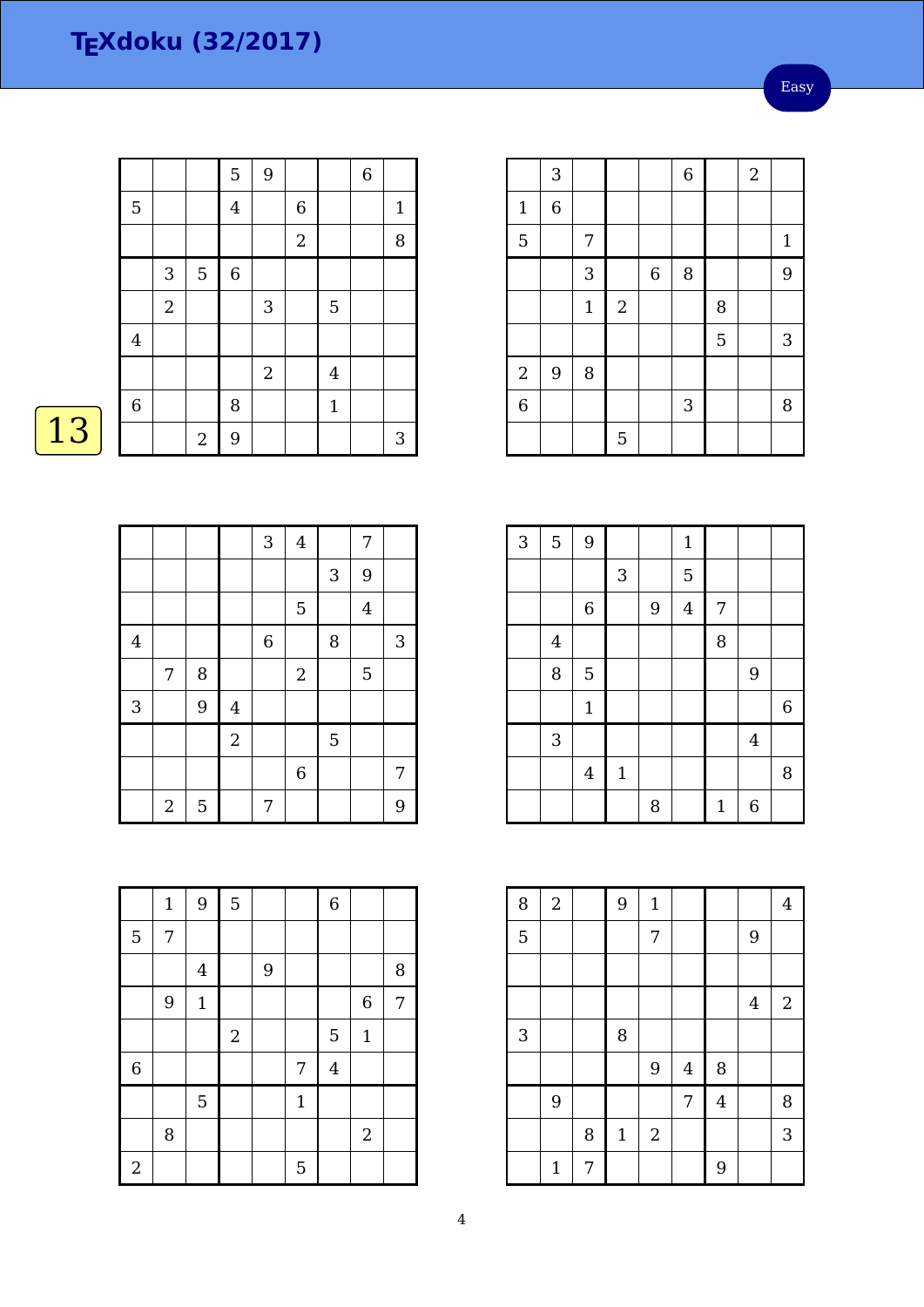| 9 |   | 3              |             | $\overline{c}$ |                | $\overline{4}$ |                         | 8              |
|---|---|----------------|-------------|----------------|----------------|----------------|-------------------------|----------------|
|   |   | $\overline{6}$ |             | 3              |                |                |                         |                |
|   |   |                | 9           | $\overline{4}$ |                |                |                         |                |
|   | 5 |                |             |                | $\overline{4}$ | $\sqrt{2}$     | 7                       |                |
| 8 |   | 9              |             |                |                |                | $\overline{\mathbf{4}}$ |                |
|   |   |                | $\mathbf 5$ |                |                |                |                         | 3              |
|   |   |                |             | 8              |                |                | $\,$ 6 $\,$             |                |
|   | 8 |                |             |                | $\overline{6}$ |                | 3                       | $\overline{c}$ |
|   |   |                | 3           |                |                |                |                         | 7              |

## $\boxed{19}$

| 9          |            |              |   |                |             |   |                |                |
|------------|------------|--------------|---|----------------|-------------|---|----------------|----------------|
|            | $\sqrt{3}$ | $\bf 4$      |   | 8              |             |   |                |                |
|            |            | 7            |   | $\overline{4}$ |             |   | $\sqrt{2}$     |                |
|            | $\,6\,$    |              | 8 | 9              |             |   | 5              |                |
|            |            |              |   |                |             | 6 | $\overline{4}$ |                |
| 5          |            | $\mathbf{3}$ |   |                | $\,$ 6 $\,$ | 8 |                | $\overline{2}$ |
|            |            |              |   |                | 9           |   |                |                |
|            | 7          |              |   |                |             |   |                |                |
| $\sqrt{2}$ |            |              | 5 |                |             |   | 9              | 8              |

|                |                         | 3              |                |                           | 7 |              |                |
|----------------|-------------------------|----------------|----------------|---------------------------|---|--------------|----------------|
|                | $\overline{2}$          |                | 3              | $\mathbf 1$               |   |              |                |
| 8              |                         |                |                |                           |   |              |                |
|                | 8                       | $\,$ 6 $\,$    |                | 7                         |   |              |                |
| $\mathbf{1}$   |                         | $\overline{2}$ |                |                           |   |              | 8              |
|                | $\overline{\mathbf{4}}$ |                | 5              |                           |   |              |                |
|                |                         |                | $\overline{4}$ |                           | 8 |              | $\overline{6}$ |
| $\overline{a}$ |                         |                | $\mathbf 1$    | $\ensuremath{\mathsf{3}}$ |   |              | $\overline{7}$ |
| 7              |                         |                | 8              | 5                         |   | $\mathbf{1}$ | $\overline{2}$ |

| $\overline{6}$ |   |                |            |             | 3            |                | 8            |                  |
|----------------|---|----------------|------------|-------------|--------------|----------------|--------------|------------------|
| $\overline{2}$ |   | 8              |            |             |              |                |              |                  |
|                |   |                |            | 8           |              | $\overline{4}$ |              |                  |
|                |   | $\overline{2}$ | $1\,$      |             |              |                |              | $\overline{4}$   |
|                | 3 |                |            | 9           |              |                |              |                  |
|                |   |                |            | 5           | 8            | $\mathbf 1$    |              | $\boldsymbol{6}$ |
|                |   |                |            |             |              |                | $\mathbf{1}$ |                  |
|                |   |                |            | $\,$ 6 $\,$ | $\mathbf{1}$ | 9              |              |                  |
| $\overline{4}$ |   |                | $\sqrt{2}$ |             | 9            | 5              |              | 8                |

|                |                |                |   |                  |            |                | $\overline{6}$ | $\sqrt{2}$     |
|----------------|----------------|----------------|---|------------------|------------|----------------|----------------|----------------|
|                | 5              |                |   |                  |            | 3              | 8              |                |
| $\sqrt{2}$     |                |                |   |                  |            |                | 5              | 7              |
| $\overline{6}$ |                |                |   |                  |            | $\overline{7}$ | 3              |                |
| 5              |                | 7              | 8 |                  |            |                |                | $\overline{4}$ |
|                | 9              | $\overline{4}$ |   |                  | $\sqrt{2}$ |                |                |                |
|                | $\overline{6}$ |                |   |                  |            |                |                |                |
|                |                | $\overline{5}$ | 7 | $\boldsymbol{6}$ | 8          |                |                | 9              |
| 9              |                |                |   |                  |            |                |                | 8              |

|   | 3              |   |   | $\mathbf 1$    |   |              |   |                |
|---|----------------|---|---|----------------|---|--------------|---|----------------|
|   |                |   |   |                |   |              | 6 | 5              |
|   | 8              | 9 |   |                |   |              |   |                |
|   | $\mathbf{1}$   |   |   | $\overline{6}$ | 5 |              |   |                |
|   |                | 8 | 3 | 7              |   | 5            |   |                |
|   | 7              |   | 9 |                | 8 |              |   | 3              |
| 9 | $\overline{6}$ |   |   |                |   |              |   | 8              |
|   |                |   |   |                |   | $\mathbf{1}$ |   | $\overline{2}$ |
| 8 |                | 3 |   |                |   |              | 9 | 7              |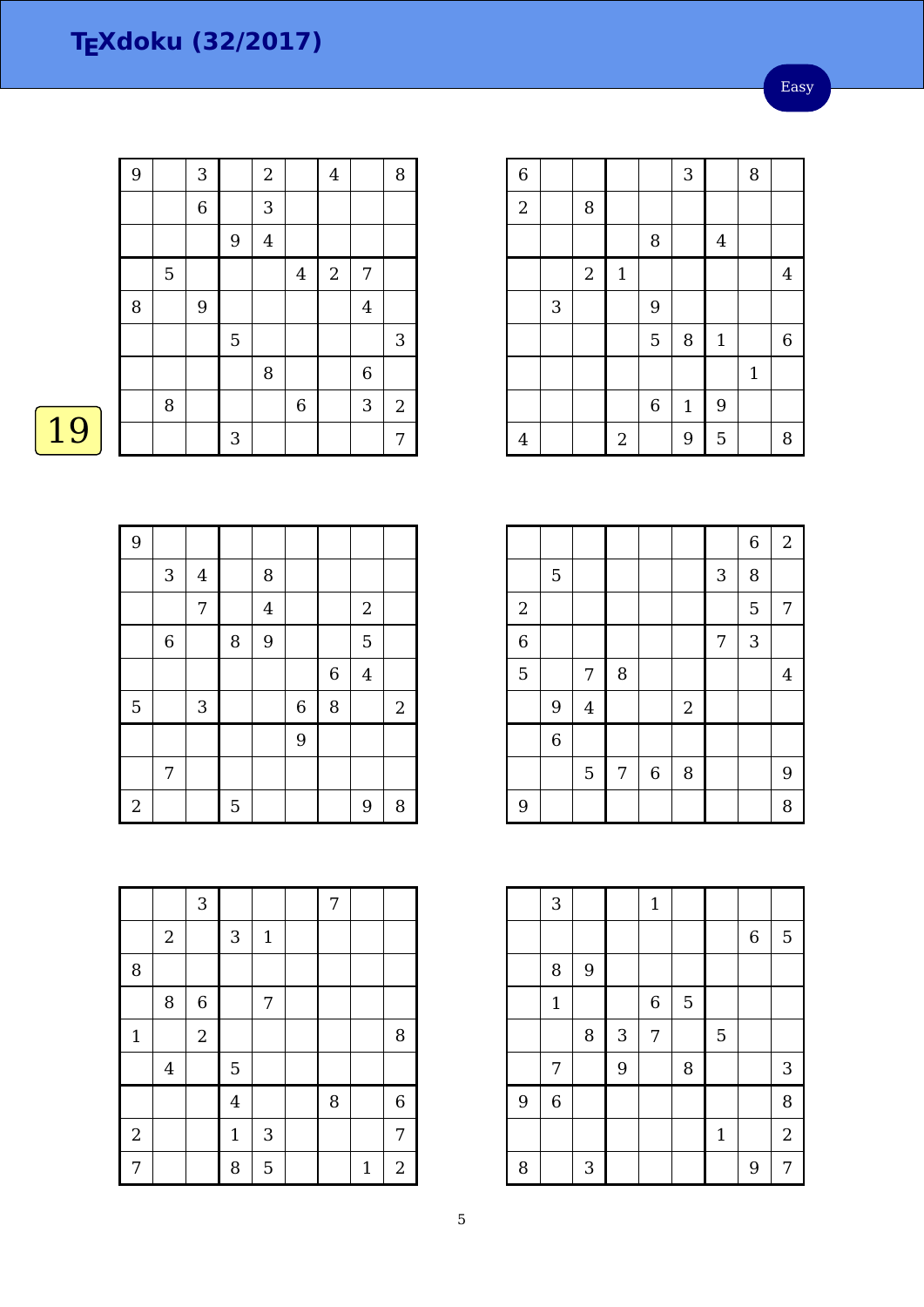|                |         | 5              |   | 3          | 9              | $\overline{2}$ |                |
|----------------|---------|----------------|---|------------|----------------|----------------|----------------|
| $\sqrt{2}$     |         | 9              | 6 |            |                | 7              |                |
| $\overline{6}$ |         |                | 7 |            |                | 3              |                |
| 5              |         |                |   |            | $\overline{4}$ |                |                |
|                | $\bf 4$ | $\overline{7}$ | 5 | $\sqrt{2}$ |                | 9              |                |
| 9              |         |                | 3 | 7          |                |                | $\overline{2}$ |
| $\overline{3}$ |         | 8              |   |            |                |                |                |
|                |         |                |   |            |                |                |                |
|                | 7       |                |   | 6          |                |                |                |

## $\overline{25}$

|            |   | $\mathbf{1}$   |            |              |   |              | $\sqrt{ }$ | $\,$ 6 $\,$ |
|------------|---|----------------|------------|--------------|---|--------------|------------|-------------|
| $\sqrt{2}$ | 8 |                | $1\,$      | 3            |   | 5            |            |             |
|            | 6 |                |            | 7            |   |              |            |             |
|            |   |                | $\sqrt{2}$ | $\mathbf{1}$ | 5 |              | 8          |             |
|            |   |                |            |              |   |              |            |             |
| 5          | 9 | $\overline{2}$ |            |              | 3 |              |            | $\mathbf 1$ |
|            |   |                |            |              |   |              |            |             |
|            | 5 | $\sqrt{3}$     |            |              | 9 |              |            |             |
|            |   | 8              | 5          |              |   | $\mathbf{1}$ |            |             |

|                         |                  | 5 | $\overline{3}$ |                |              |              | 9          |
|-------------------------|------------------|---|----------------|----------------|--------------|--------------|------------|
|                         | 7                |   |                | $1\,$          |              |              |            |
|                         | 8                |   |                |                |              |              | $\sqrt{2}$ |
| 7                       |                  |   |                | $\overline{6}$ | 9            |              |            |
|                         | 3                |   |                |                | $\mathbf{1}$ |              |            |
| $\overline{\mathbf{c}}$ | 5                |   | 8              |                |              | $\mathbf{1}$ | 6          |
| $\mathbf{1}$            |                  | 7 |                | 8              |              |              |            |
|                         |                  |   | $\sqrt{2}$     | $\overline{9}$ | 3            |              |            |
| 5                       | $\boldsymbol{2}$ |   |                |                |              |              |            |

|                | 9              | $\bf 4$     | $\,$ 6 $\,$ |                  |                |                |  |
|----------------|----------------|-------------|-------------|------------------|----------------|----------------|--|
| 5              |                | $\mathbf 1$ |             | $\boldsymbol{2}$ | 9              |                |  |
|                |                |             |             |                  | $\mathbf{1}$   |                |  |
|                |                |             | 7           |                  | $\overline{2}$ |                |  |
|                | 3              |             |             | 9                | 5              | $\overline{4}$ |  |
|                |                | $\sqrt{3}$  |             | 6                |                |                |  |
| 9              |                |             |             | $\mathbf{1}$     |                | 7              |  |
| $\overline{6}$ |                |             |             |                  |                | 5              |  |
| 3              | $\overline{4}$ | 5           |             |                  |                | $\overline{2}$ |  |

|   |                | $\, 8$      | $\overline{\mathbf{4}}$ | $\mathbf{1}$     |                |            |   | $\,$ 6 $\,$  |
|---|----------------|-------------|-------------------------|------------------|----------------|------------|---|--------------|
|   | 9              |             |                         |                  | 7              |            |   |              |
|   |                | $\mathbf 5$ | 8                       |                  |                |            |   |              |
|   | $\overline{4}$ |             |                         | $\boldsymbol{6}$ | 3              |            |   |              |
|   |                |             |                         |                  | $\overline{4}$ | $\sqrt{3}$ | 7 |              |
| 8 |                |             | 5                       |                  |                |            |   |              |
|   |                |             |                         |                  |                |            | 8 | $\mathbf{1}$ |
|   | $1\,$          |             |                         | 9                |                | 5          |   |              |
|   |                |             | 7                       | 3                |                |            |   |              |

| $\overline{3}$ |                | 7              |                  |             |                |                  |                  |              |
|----------------|----------------|----------------|------------------|-------------|----------------|------------------|------------------|--------------|
|                |                | $\overline{5}$ |                  |             |                | $\boldsymbol{2}$ | $\boldsymbol{6}$ |              |
|                | $\mathbf 1$    | $\overline{9}$ | $\overline{5}$   | 6           |                |                  | 7                |              |
|                | 3              |                | $\sqrt{2}$       | $\mathbf 1$ |                |                  |                  |              |
|                | $\overline{4}$ |                |                  |             |                | 9                |                  | 3            |
|                |                |                |                  |             |                |                  | $1\,$            |              |
|                |                |                |                  |             | $\overline{4}$ |                  |                  |              |
| 9              | $\mathbf 5$    |                | $\boldsymbol{6}$ |             |                |                  |                  | $\mathbf{1}$ |
|                |                |                | 7                |             |                | 6                |                  |              |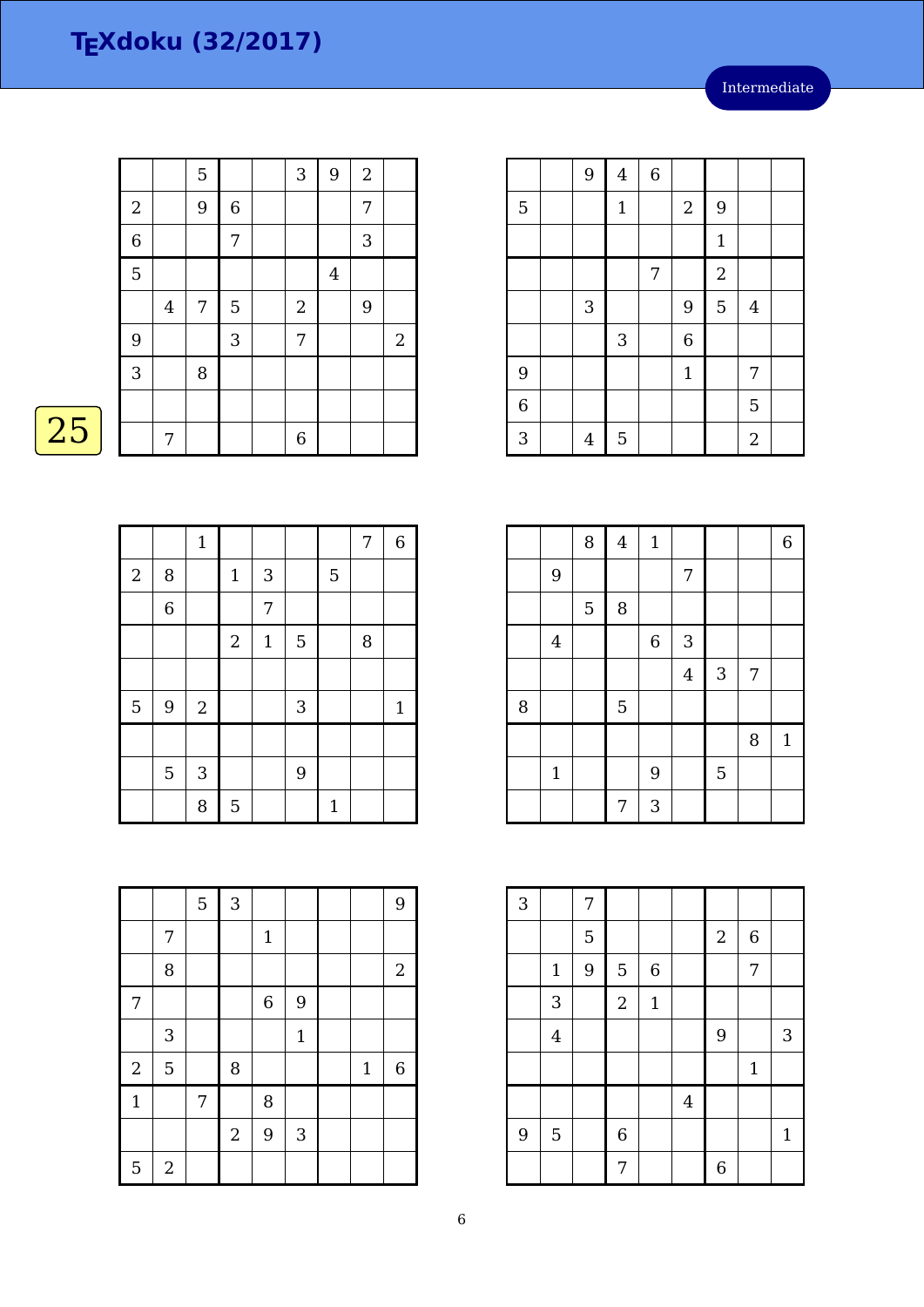|                |            |                |   | $\,$ 6 $\,$    | $\overline{2}$ |                  |   |                |
|----------------|------------|----------------|---|----------------|----------------|------------------|---|----------------|
|                |            |                |   | $\overline{4}$ |                |                  | 8 | 9              |
| 9              |            |                | 8 |                | 5              |                  |   | 7              |
| $\overline{3}$ |            | $\overline{2}$ | 5 |                |                |                  |   | 8              |
|                |            |                |   | $\mathbf{2}$   |                |                  |   | $\overline{4}$ |
|                |            |                |   |                |                |                  |   |                |
|                |            |                |   | 7              |                | $\boldsymbol{6}$ |   |                |
|                | $\sqrt{3}$ | 8              |   |                |                |                  | 7 |                |
|                | 5          | $\overline{4}$ |   |                | 3              |                  |   |                |

# $\boxed{31}$

|                |            |                |                |   |              | $\overline{6}$ |                |            |
|----------------|------------|----------------|----------------|---|--------------|----------------|----------------|------------|
|                | $\sqrt{2}$ | $\overline{5}$ |                |   |              |                | $\overline{4}$ |            |
| 3              |            | $\overline{4}$ |                |   |              | 7              |                |            |
|                |            |                |                |   |              |                | $\mathbf{3}$   | 7          |
|                |            | $\sqrt{2}$     | $\sqrt{3}$     |   | $\mathbf{1}$ |                |                | 5          |
| 5              | $1\,$      |                |                |   |              |                | 8              |            |
| $\overline{2}$ |            |                | $\overline{4}$ |   |              |                | $\overline{6}$ | 8          |
|                |            |                |                |   | 3            |                |                |            |
|                | 8          | $\mathbf{1}$   |                | 6 |              |                |                | $\sqrt{2}$ |

|   | 3              | $\mathbf 1$ |                | $\overline{4}$ | 8                | $\overline{5}$ |                |             |
|---|----------------|-------------|----------------|----------------|------------------|----------------|----------------|-------------|
|   |                | $\,$ 6 $\,$ | $\overline{9}$ |                |                  |                | $\overline{4}$ |             |
|   | $\overline{4}$ |             |                |                |                  |                |                |             |
|   |                | 8           |                | $\overline{2}$ | 3                |                |                |             |
|   | $\,6\,$        |             |                |                | 5                |                | 9              |             |
|   |                |             | 8              |                |                  |                | $\mathbf 1$    | $\,$ 6 $\,$ |
|   |                |             |                |                |                  | $\mathbf{1}$   |                |             |
|   | $\overline{2}$ |             |                |                | $\boldsymbol{6}$ | 9              |                |             |
| 3 |                |             |                | 9              | $\overline{c}$   |                |                |             |

| 7              |            |   |                |                | 3 | $\overline{2}$ |                  | $\overline{4}$ |
|----------------|------------|---|----------------|----------------|---|----------------|------------------|----------------|
|                | 8          |   |                |                |   |                | $\boldsymbol{6}$ |                |
|                |            |   |                |                |   | $1\,$          | 7                |                |
|                |            |   |                | 3              |   | $\overline{4}$ |                  |                |
| 9              | 3          |   | $\overline{2}$ |                |   |                |                  |                |
|                |            |   |                | $\overline{4}$ |   |                |                  | 8              |
| $\overline{6}$ | 9          |   | $\mathbf 1$    |                |   |                |                  | $\overline{2}$ |
|                |            | 7 |                | 8              |   |                | $\overline{4}$   |                |
|                | $\sqrt{2}$ |   |                | 7              | 6 |                |                  |                |

|   | $\overline{\mathbf{4}}$ | $\overline{\mathbf{c}}$ |             | 7              |             | $\overline{6}$ |   |
|---|-------------------------|-------------------------|-------------|----------------|-------------|----------------|---|
|   |                         |                         | $\,$ 6 $\,$ |                |             | 8              | 7 |
| 5 |                         |                         |             |                |             |                |   |
|   |                         | 5                       |             |                | 8           |                | 9 |
|   |                         |                         |             |                |             | $\overline{4}$ |   |
|   |                         |                         |             | $\overline{c}$ | $\,$ 6 $\,$ |                |   |
|   | $\boldsymbol{2}$        | $\,$ 6 $\,$             |             | 8              |             | 9              |   |
|   |                         |                         | $\sqrt{3}$  | 6              |             |                |   |
|   |                         |                         | 7           | 9              | 4           | 3              |   |

|   |         |                | 3              |                |            |             |            |                |
|---|---------|----------------|----------------|----------------|------------|-------------|------------|----------------|
|   |         |                |                | 8              | $\sqrt{2}$ |             | 5          |                |
|   | 9       |                |                |                | 5          |             |            | $\sqrt{2}$     |
|   |         | $\overline{2}$ | $\overline{4}$ |                | 8          |             | 9          | $\mathbf{1}$   |
| 5 | $\bf 4$ |                | $\overline{6}$ |                |            |             |            | 8              |
|   |         |                |                | 9              |            |             |            |                |
|   | 5       |                |                | $\overline{6}$ |            | $\mathbf 1$ | $\sqrt{2}$ | $\overline{4}$ |
|   |         |                |                |                |            |             |            |                |
|   | 8       |                | $\overline{2}$ | 5              | 3          |             |            |                |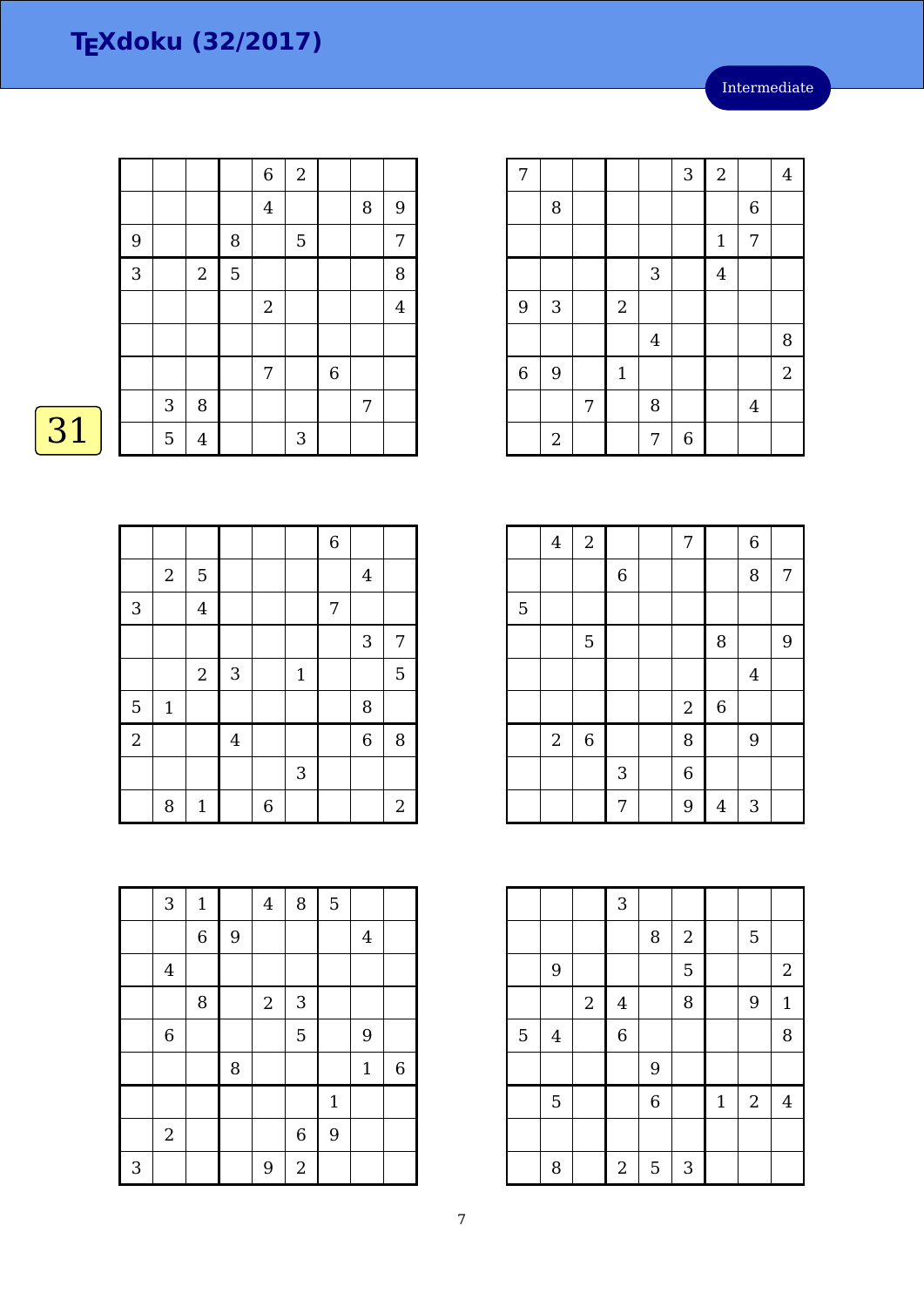|                           |                |                | 3                | $\bf 4$ | $\mathbf 1$ |                | $\boldsymbol{2}$ | $\, 8$      |
|---------------------------|----------------|----------------|------------------|---------|-------------|----------------|------------------|-------------|
|                           |                |                |                  | 5       |             |                |                  |             |
|                           |                |                |                  |         | $\sqrt{2}$  |                |                  |             |
|                           |                |                |                  |         | 8           | $\mathbf{1}$   | 5                |             |
|                           |                |                | $\overline{4}$   |         |             | 9              | 3                |             |
| $\ensuremath{\mathsf{3}}$ | $\sqrt{2}$     |                |                  |         |             |                |                  |             |
|                           | $\mathbf 1$    |                | $\boldsymbol{2}$ | 9       |             | 5              | 8                |             |
|                           |                |                |                  |         |             | $\overline{4}$ |                  | $\,$ 6 $\,$ |
|                           | $\overline{5}$ | $\overline{4}$ |                  | 8       |             |                |                  |             |

|                |                  |             | 5       |            |                  |   | $\overline{2}$ |              |
|----------------|------------------|-------------|---------|------------|------------------|---|----------------|--------------|
| $\overline{5}$ |                  | $\,6$       |         |            |                  | 7 |                | $\mathbf{1}$ |
| $\mathbf{3}$   | $\boldsymbol{2}$ |             |         |            | 8                |   |                |              |
|                |                  |             |         |            | 3                |   |                |              |
|                | $\overline{4}$   |             |         |            |                  |   |                | 6            |
| $\,6\,$        |                  |             |         |            | $\boldsymbol{2}$ |   | $\overline{4}$ | 8            |
|                |                  |             | $\bf 4$ |            |                  |   |                |              |
|                |                  | $\mathbf 1$ |         | $\sqrt{2}$ |                  | 8 |                | 3            |
|                | 8                |             |         |            |                  | 6 | 5              |              |

|                |                |             |              | 5           |                | $\overline{2}$ |              | $\mathbf{1}$   |
|----------------|----------------|-------------|--------------|-------------|----------------|----------------|--------------|----------------|
|                | $\overline{4}$ |             |              |             | 9              |                |              |                |
|                |                |             |              |             |                |                |              | 9              |
|                |                |             |              |             |                |                |              | $\sqrt{2}$     |
|                |                | $\sqrt{3}$  | $\sqrt{2}$   |             | $\overline{4}$ | 5              | $\mathbf{1}$ |                |
| $\overline{c}$ |                |             | $\mathbf{1}$ |             | 5              | 9              |              | $\overline{4}$ |
|                |                | $\sqrt{2}$  | 9            | $\mathbf 1$ |                |                |              | $\overline{6}$ |
|                |                |             |              | 3           |                |                |              |                |
|                | 3              | $\mathbf 1$ |              |             | 8              |                |              |                |

|                |             |                |             |                |            | $\boldsymbol{4}$ |              | 6            |
|----------------|-------------|----------------|-------------|----------------|------------|------------------|--------------|--------------|
|                | $\mathbf 1$ | $\overline{9}$ |             |                |            |                  |              |              |
| 3              |             |                |             | $\overline{5}$ |            |                  | 7            |              |
|                |             |                | $\mathbf 1$ |                |            | $\, 8$           |              |              |
|                |             |                |             | $\overline{9}$ | $\sqrt{2}$ |                  | 6            |              |
|                |             |                |             |                | 8          | 5                | 9            | $\mathbf{1}$ |
| $\overline{6}$ |             |                | $\sqrt{2}$  | 7              |            |                  |              | 8            |
|                |             |                |             | $\,$ 6 $\,$    |            |                  |              |              |
|                | 5           |                | 9           |                |            |                  | $\mathbf{1}$ | 7            |

|             |   |                |                |            |   |            |   | $\boldsymbol{2}$ |
|-------------|---|----------------|----------------|------------|---|------------|---|------------------|
|             |   |                |                |            |   | 8          |   |                  |
| $\,$ 6 $\,$ |   |                | 9              |            |   | 7          |   |                  |
|             | 5 |                | $\overline{6}$ |            |   |            |   | 3                |
| 8           |   |                |                | 3          |   |            |   |                  |
|             |   | $\overline{2}$ | 5              | 7          |   |            |   | 8                |
|             |   | $\overline{6}$ | $\mathbf{3}$   | $\sqrt{2}$ |   |            | 7 | 4                |
| 3           |   | 9              |                |            |   |            |   |                  |
|             |   |                |                |            | 9 | $\sqrt{2}$ |   |                  |

| $\overline{3}$ |                |            |                |                           |                |            | 9              |                |
|----------------|----------------|------------|----------------|---------------------------|----------------|------------|----------------|----------------|
|                |                |            |                | $\ensuremath{\mathsf{3}}$ |                |            |                | $\sqrt{2}$     |
|                |                |            |                |                           |                |            | 5              |                |
|                | 7              | 8          |                |                           |                |            | $\overline{6}$ |                |
| 5              |                |            |                |                           |                |            |                | $\overline{4}$ |
|                | 3              | $\sqrt{2}$ |                | $\boldsymbol{6}$          | 7              |            |                | 9              |
| $\sqrt{2}$     | 5              |            | $\overline{4}$ |                           |                |            |                |                |
| 7              |                |            | 5              |                           | $\overline{6}$ |            |                |                |
|                | $\overline{4}$ | 9          |                | 7                         |                | $\sqrt{2}$ |                |                |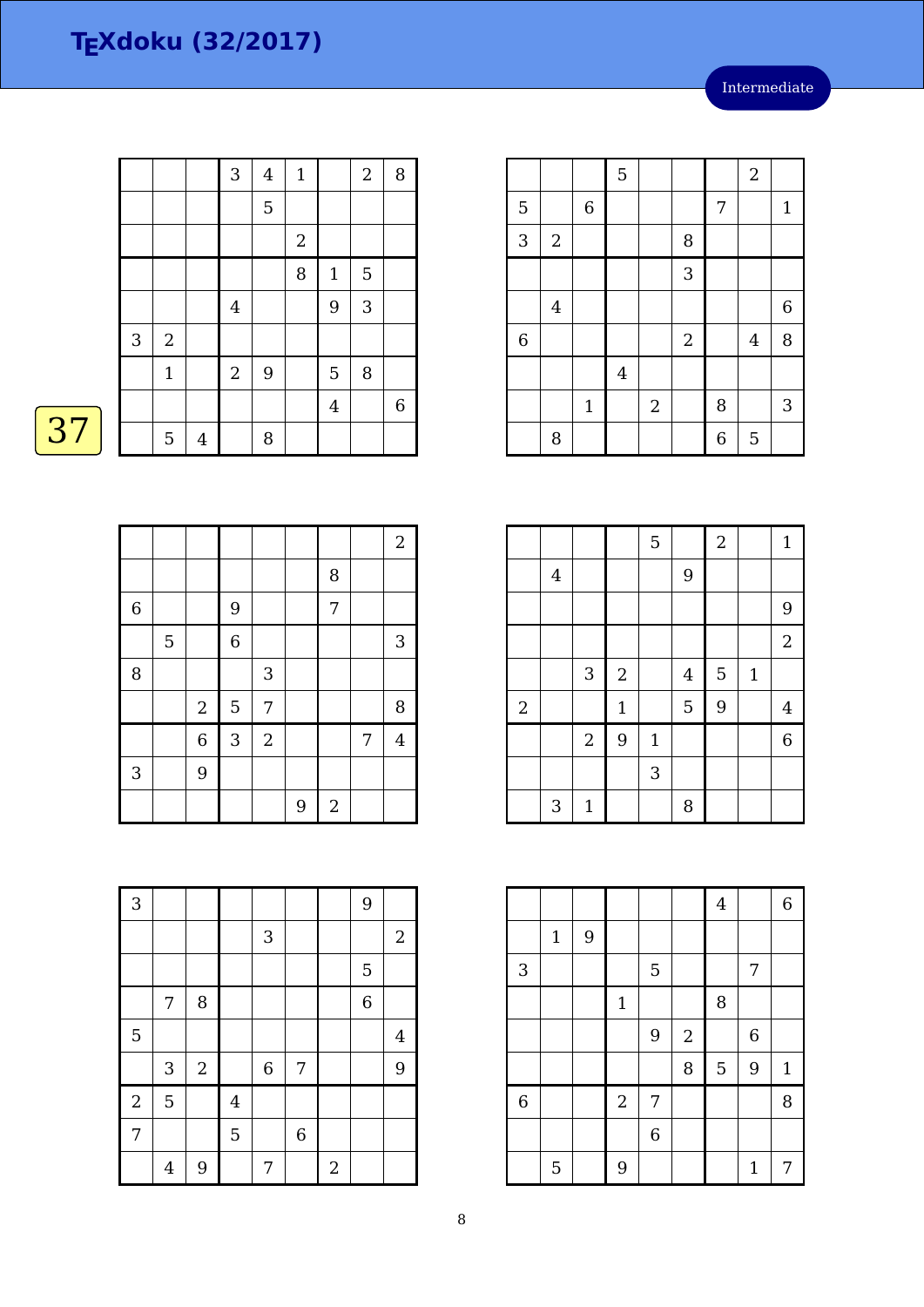|    |       | 8 | $\,6\,$        | 5 |              |             |                |                | $\sqrt{3}$ |
|----|-------|---|----------------|---|--------------|-------------|----------------|----------------|------------|
|    |       |   |                |   | $\mathbf{1}$ |             |                | $\overline{2}$ |            |
|    | $2\,$ |   | $\overline{4}$ |   |              |             |                |                | 7          |
|    |       |   |                |   |              | $\sqrt{3}$  |                |                |            |
|    |       | 7 | $\overline{5}$ |   | 8            | $\bf 4$     |                | 3              |            |
|    |       |   | $\mathbf{2}$   | 7 |              | $\,$ 6 $\,$ |                | $\overline{4}$ |            |
|    | 5     |   | $\sqrt{3}$     |   |              |             |                |                |            |
|    | 8     |   |                |   |              |             |                |                |            |
| 43 |       |   | 7              |   |              |             | $\overline{4}$ |                | $\,6\,$    |

| Λ |  |
|---|--|
|   |  |

|                  | 8 | 9            |              | $\sqrt{2}$     | $\overline{5}$ | $\overline{6}$ |            |   |
|------------------|---|--------------|--------------|----------------|----------------|----------------|------------|---|
| $\boldsymbol{2}$ |   |              |              | $\overline{6}$ |                |                | 3          | 9 |
| $\mathbf{1}$     |   |              | 9            |                | 8              |                | $\sqrt{2}$ |   |
| $\overline{6}$   | 5 |              |              |                | 9              |                | 8          |   |
| 3                |   |              | 8            |                |                | $\overline{2}$ |            |   |
|                  |   |              | $\mathbf{1}$ |                |                | 3              |            | 4 |
|                  |   | $\sqrt{2}$   | 5            |                |                |                |            |   |
|                  |   |              |              |                |                |                |            |   |
|                  | 3 | $\mathbf{1}$ |              |                |                |                |            |   |

|              |                  |                |                |   | $\overline{5}$   |                |                | $\overline{6}$ |
|--------------|------------------|----------------|----------------|---|------------------|----------------|----------------|----------------|
| $\bf 4$      |                  | $\,$ 6 $\,$    |                |   |                  |                |                | $\mathbf{1}$   |
|              | 7                |                |                |   | $\mathbf 1$      | 3              |                |                |
|              |                  | $\overline{4}$ |                |   |                  | $\overline{c}$ |                |                |
| $\mathbf{1}$ | $\boldsymbol{6}$ | 5              |                |   |                  | 8              |                | 7              |
|              | 3                |                |                |   |                  |                |                |                |
|              |                  |                |                | 5 | 7                |                |                | 8              |
|              |                  | $\mathbf 1$    | $\overline{4}$ |   | $\boldsymbol{2}$ |                | 6              | 3              |
| 7            |                  |                |                |   |                  |                | $\overline{4}$ |                |

| $\mathbf{1}$            | $\,$ 6 $\,$    |                | $\sqrt{2}$     |   | 8            |                | 5                |  |
|-------------------------|----------------|----------------|----------------|---|--------------|----------------|------------------|--|
|                         |                |                |                |   | 7            |                |                  |  |
|                         |                |                |                |   |              |                |                  |  |
|                         |                | $\overline{5}$ |                |   |              |                | 8                |  |
| $\overline{\mathbf{4}}$ | $1\,$          |                |                |   | 5            |                | $\boldsymbol{2}$ |  |
|                         |                |                | $\mathbf{3}$   |   |              | $\bf 4$        |                  |  |
|                         | $\overline{2}$ |                |                |   | $\mathbf{1}$ | 8              |                  |  |
| $\overline{6}$          |                | $\mathbf 1$    | $\overline{4}$ | 7 |              |                |                  |  |
|                         | 7              |                | 6              |   |              | $\overline{c}$ |                  |  |

| 7              |                |             |             |              | $\,$ 6 $\,$ | 8           |                |   |
|----------------|----------------|-------------|-------------|--------------|-------------|-------------|----------------|---|
|                | $1\,$          | $\bf 4$     |             |              |             |             |                |   |
|                |                |             |             |              |             | 7           | 5              |   |
| $\mathbf{1}$   |                | 8           |             |              |             |             |                |   |
|                | 5              | $\,$ 6 $\,$ |             | $\sqrt{3}$   | 8           |             |                |   |
|                | 3              |             |             | $\mathbf{1}$ |             |             |                |   |
|                | $\overline{6}$ |             |             | 5            |             |             | 7              |   |
|                | 7              |             | $\,$ 6 $\,$ |              |             |             | $\overline{2}$ |   |
| $\overline{4}$ |                |             |             |              |             | $\mathbf 1$ |                | 3 |

|                | $\,6\,$        | $\bf 4$ |                  |                |                | 8          | 5                |
|----------------|----------------|---------|------------------|----------------|----------------|------------|------------------|
| 8              | 5              |         | 7                |                | 3              | 9          |                  |
|                |                |         |                  | $\overline{4}$ |                |            | $\boldsymbol{2}$ |
| $\overline{5}$ |                |         |                  |                | 8              |            | 3                |
|                | $\overline{2}$ |         | 3                |                | 7              |            |                  |
| 9              |                |         | 8                |                |                |            |                  |
|                |                |         |                  |                | $\overline{4}$ | $\sqrt{2}$ |                  |
| 6              |                |         | $\boldsymbol{2}$ |                |                |            | 7                |
|                |                | 3       |                  |                |                |            |                  |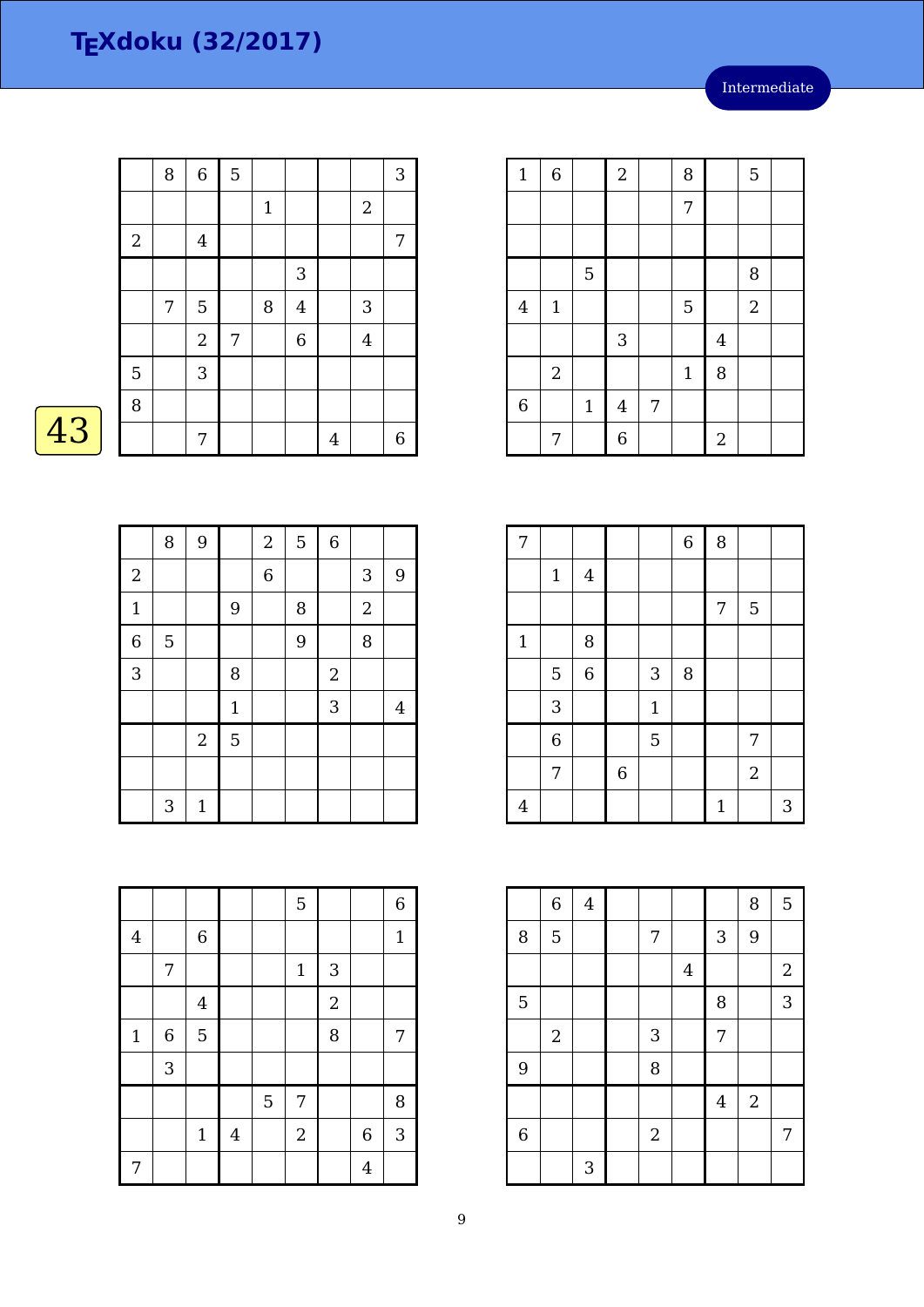Expert

|    |            | $\mathbf{2}$ |             | 3              |         |                |                | 9 | $\, 8$  |
|----|------------|--------------|-------------|----------------|---------|----------------|----------------|---|---------|
|    | 5          |              |             |                |         | 8              |                |   | 3       |
|    |            |              | $\,$ 6 $\,$ |                | 5       |                | $\overline{2}$ |   | 7       |
|    |            |              |             | 8              | $\,6\,$ |                |                |   | $\bf 4$ |
|    |            |              | 7           |                |         | 9              |                |   |         |
|    | $\sqrt{2}$ |              |             |                |         | 7              |                |   |         |
|    | 3          |              |             | 6              |         | $\overline{2}$ | 9              |   |         |
|    |            |              |             |                |         | 5              |                |   |         |
| 49 |            |              |             | $\overline{4}$ | $\, 8$  |                |                |   |         |

| $\mathbf{1}$   | $\overline{2}$ | $\overline{6}$ |              |                  |              |   | $\bf 4$ |                |
|----------------|----------------|----------------|--------------|------------------|--------------|---|---------|----------------|
|                |                |                | $\sqrt{2}$   | $\mathbf{1}$     | $\bf 4$      |   |         |                |
|                |                | 3              |              |                  |              |   |         | $\mathbf 5$    |
|                |                | 7              |              |                  | 5            |   |         |                |
| 8              |                | $\overline{4}$ | $\,6$        |                  | $\mathbf{1}$ |   |         |                |
| $\overline{5}$ |                |                | 8            |                  |              | 7 |         | $\,$ 6 $\,$    |
|                |                |                |              | $\boldsymbol{6}$ |              |   |         | $\overline{2}$ |
| $\overline{c}$ |                |                | $\mathbf{1}$ |                  | 8            |   |         |                |
| $\overline{6}$ | 4              | $\mathbf 5$    |              |                  |              |   |         |                |

|              |                |   |                |             | $\overline{6}$ | 8              |                |                  |
|--------------|----------------|---|----------------|-------------|----------------|----------------|----------------|------------------|
|              |                |   |                |             |                | 9              |                | 5                |
|              |                |   |                | $\mathbf 1$ | 3              |                |                |                  |
|              | $\mathbf 1$    |   | 3              |             | 7              | $\overline{4}$ |                |                  |
| 3            | $\overline{6}$ |   | 8              |             |                |                | 5              | $\mathbf{1}$     |
|              |                | 9 |                |             |                |                |                | 8                |
|              | $\overline{4}$ |   | $\mathbf{1}$   |             |                |                |                | $\boldsymbol{6}$ |
| 8            | 3              |   | $\overline{4}$ |             |                |                |                | 9                |
| $\mathbf{1}$ |                |   |                |             |                |                | $\overline{4}$ |                  |

|              |                  | $\overline{4}$ |         |                |            |                  |              | 9 |
|--------------|------------------|----------------|---------|----------------|------------|------------------|--------------|---|
|              | $\boldsymbol{2}$ |                |         |                |            | $\mathbf 1$      |              |   |
|              | $\overline{6}$   |                | 8       | $\overline{7}$ |            |                  | $\sqrt{2}$   |   |
|              | 7                |                | 3       | $\sqrt{2}$     |            | $\overline{4}$   | 9            |   |
|              |                  |                |         |                | 9          |                  | $\mathbf{1}$ | 7 |
|              |                  |                | $\bf 4$ | 8              |            |                  |              |   |
|              |                  | 7              |         | $\overline{4}$ | $\sqrt{3}$ |                  |              |   |
|              |                  |                | 9       |                |            |                  |              |   |
| $\mathbf{1}$ |                  |                |         | $\overline{6}$ | 8          | $\boldsymbol{2}$ |              |   |

|                | 8 |                |              |                | $\mathbf{1}$ |                  |              |
|----------------|---|----------------|--------------|----------------|--------------|------------------|--------------|
|                |   |                |              |                |              | 3                | 5            |
|                |   |                | $\sqrt{2}$   | $\overline{4}$ | 6            |                  |              |
|                |   | $\sqrt{3}$     | $\,$ 6 $\,$  | 9              |              |                  |              |
|                |   | $\overline{4}$ |              |                | 8            |                  | 3            |
| $\overline{6}$ |   |                | $\mathbf 1$  |                |              |                  |              |
| 9              |   | $\mathbf{1}$   |              |                |              |                  |              |
|                |   | 8              | $\mathbf{3}$ |                | 5            | $\boldsymbol{6}$ |              |
| 3              |   | 5              | 8            |                |              | $\overline{4}$   | $\mathbf{1}$ |

| 3          |       | 8 |              |            |                | 5 |              | 7                |
|------------|-------|---|--------------|------------|----------------|---|--------------|------------------|
|            | $1\,$ |   |              | 7          | $\,$ 6 $\,$    |   | 8            |                  |
| 6          |       |   | 3            |            |                |   |              |                  |
|            | 7     |   | 5            |            |                |   |              | 9                |
|            |       |   | $\mathbf{1}$ |            |                | 7 |              |                  |
|            |       |   |              |            | 8              |   | $\mathbf{1}$ | $\boldsymbol{2}$ |
|            |       |   | 9            | $\sqrt{3}$ |                |   |              |                  |
| $\sqrt{2}$ |       |   |              |            |                | 9 |              |                  |
|            |       | 5 |              |            | $\overline{2}$ |   |              | 1                |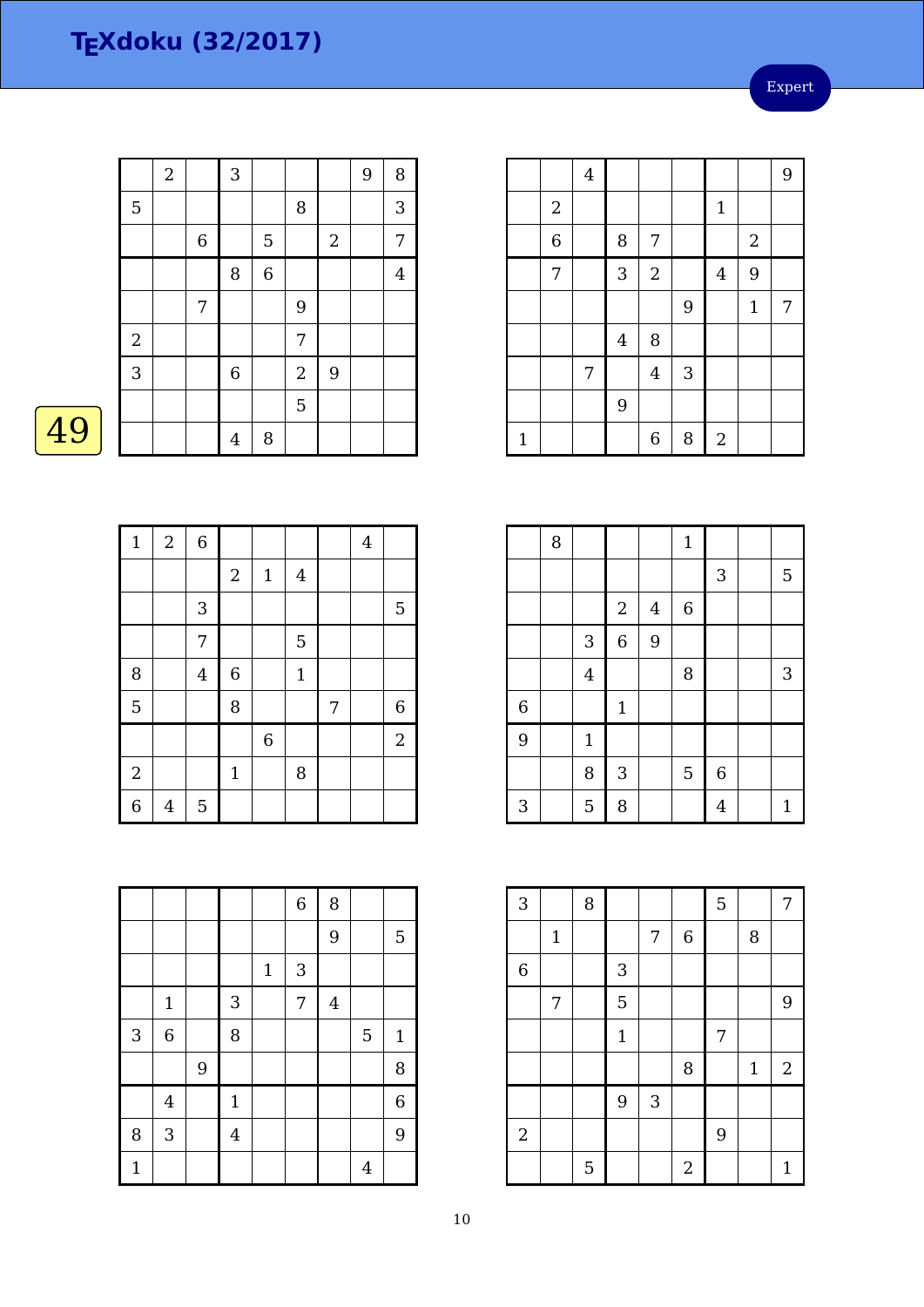Expert

|    | $\overline{4}$ |                |                  |             | 8            |         |              |              |
|----|----------------|----------------|------------------|-------------|--------------|---------|--------------|--------------|
|    | $\overline{6}$ |                |                  |             | 3            |         | $\mathbf{2}$ | $\mathbf{1}$ |
|    |                | $\mathbf{3}$   | 7                |             |              |         |              |              |
|    | $\mathbf{1}$   |                |                  |             |              |         |              |              |
|    |                |                |                  |             | $\,4\,$      |         | $\,$ 6 $\,$  |              |
|    | $2\,$          | 8              | $\boldsymbol{4}$ | $\,$ 6 $\,$ |              |         |              |              |
|    |                | $\overline{2}$ | $\mathbf{1}$     |             |              |         | 7            | 8            |
|    | 3              |                |                  | $\sqrt{2}$  |              | 6       |              |              |
| 55 |                |                |                  | 9           | $\mathbf{1}$ | $\bf 4$ | $\sqrt{3}$   |              |
|    |                |                |                  |             |              |         |              |              |

|                | $\overline{a}$ | $\mathbf{3}$ |                | 8            | $\overline{5}$ |                |
|----------------|----------------|--------------|----------------|--------------|----------------|----------------|
| 5              | 9              |              | $\sqrt{2}$     |              |                |                |
|                |                |              |                |              | $1\,$          |                |
|                |                |              |                |              |                |                |
| 8              |                | 7            | $\mathbf{3}$   | $\mathbf{1}$ | $\overline{4}$ | $\mathbf{2}$   |
| 9              |                | $\mathbf{1}$ | $\overline{4}$ |              | 7              |                |
|                | 8              |              | 5              |              |                | $\overline{4}$ |
| $\overline{4}$ |                |              |                |              | $\mathbf{3}$   | 8              |
| $\overline{a}$ |                |              |                |              |                |                |

|   |              |              | $\overline{6}$ |            |                |             |                | 3              |
|---|--------------|--------------|----------------|------------|----------------|-------------|----------------|----------------|
|   |              | $\,$ 6 $\,$  |                | 5          |                |             |                |                |
| 7 |              |              |                | $\sqrt{2}$ | $\overline{4}$ |             |                |                |
|   |              |              |                |            |                | $\mathbf 1$ |                |                |
|   |              | 3            |                |            |                |             | $\overline{4}$ | 7              |
|   |              | $\mathbf{1}$ | $\bf 4$        | 7          |                |             | $\overline{6}$ |                |
|   | $\,$ 6 $\,$  | $\bf 4$      | 5              |            |                |             | $\, 8$         |                |
|   | 5            |              | 3              |            | $\sqrt{2}$     | 7           |                | $\overline{4}$ |
|   | $\mathbf{1}$ |              | 8              |            |                |             |                |                |

| $\overline{a}$ |            |             | 3              |              | $\overline{7}$ |                |              |
|----------------|------------|-------------|----------------|--------------|----------------|----------------|--------------|
| 9              |            |             | 8              | 7            |                | 3              | $\mathbf{1}$ |
|                |            | $\mathbf 1$ | $\overline{2}$ | 5            |                |                | 8            |
| $\overline{7}$ |            |             | $\overline{5}$ |              |                |                |              |
|                |            |             |                |              |                |                | 3            |
| 8              | 5          |             | $\overline{7}$ |              |                |                | $\sqrt{2}$   |
|                | $\sqrt{2}$ |             |                |              |                | $\overline{4}$ | 9            |
|                |            |             |                |              | $\mathbf{1}$   | 5              |              |
|                |            |             |                | $\mathbf{1}$ | 8              |                | 7            |

| 8              | $\overline{\mathbf{4}}$ |   |   |                |                |              |                |   |
|----------------|-------------------------|---|---|----------------|----------------|--------------|----------------|---|
|                | $\mathbf 1$             |   |   | $\,$ 6 $\,$    | 9              |              | 8              |   |
|                |                         |   |   |                | $\overline{2}$ | $\mathbf{1}$ |                | 9 |
|                |                         | 8 |   | $\overline{4}$ |                |              |                |   |
|                |                         |   | 9 |                |                | 7            |                |   |
| 7              | $\,$ 6 $\,$             |   |   |                |                |              | $\overline{4}$ |   |
| $\overline{6}$ | $\sqrt{2}$              |   | 5 |                | 8              |              |                |   |
| $\mathbf{1}$   |                         |   | 7 |                | $\overline{4}$ |              |                | 5 |
|                |                         |   |   | $\overline{2}$ |                |              |                |   |

|                | 8 |                |                | 3 |                |                |   |                  |
|----------------|---|----------------|----------------|---|----------------|----------------|---|------------------|
|                |   | 9              |                |   | $\overline{c}$ |                |   |                  |
| 3              |   | $\overline{4}$ |                | 8 | $\overline{6}$ |                | 9 | 7                |
| $\overline{7}$ | 9 |                |                |   |                | $\overline{4}$ |   |                  |
|                |   |                | $\overline{2}$ |   |                |                | 7 | $\boldsymbol{6}$ |
|                |   | $\sqrt{2}$     |                |   |                |                |   |                  |
|                |   |                | 6              | 7 |                |                |   |                  |
|                |   | 8              | 5              | 9 |                |                |   |                  |
| 9              | 5 | 3              |                |   | $\overline{4}$ |                |   |                  |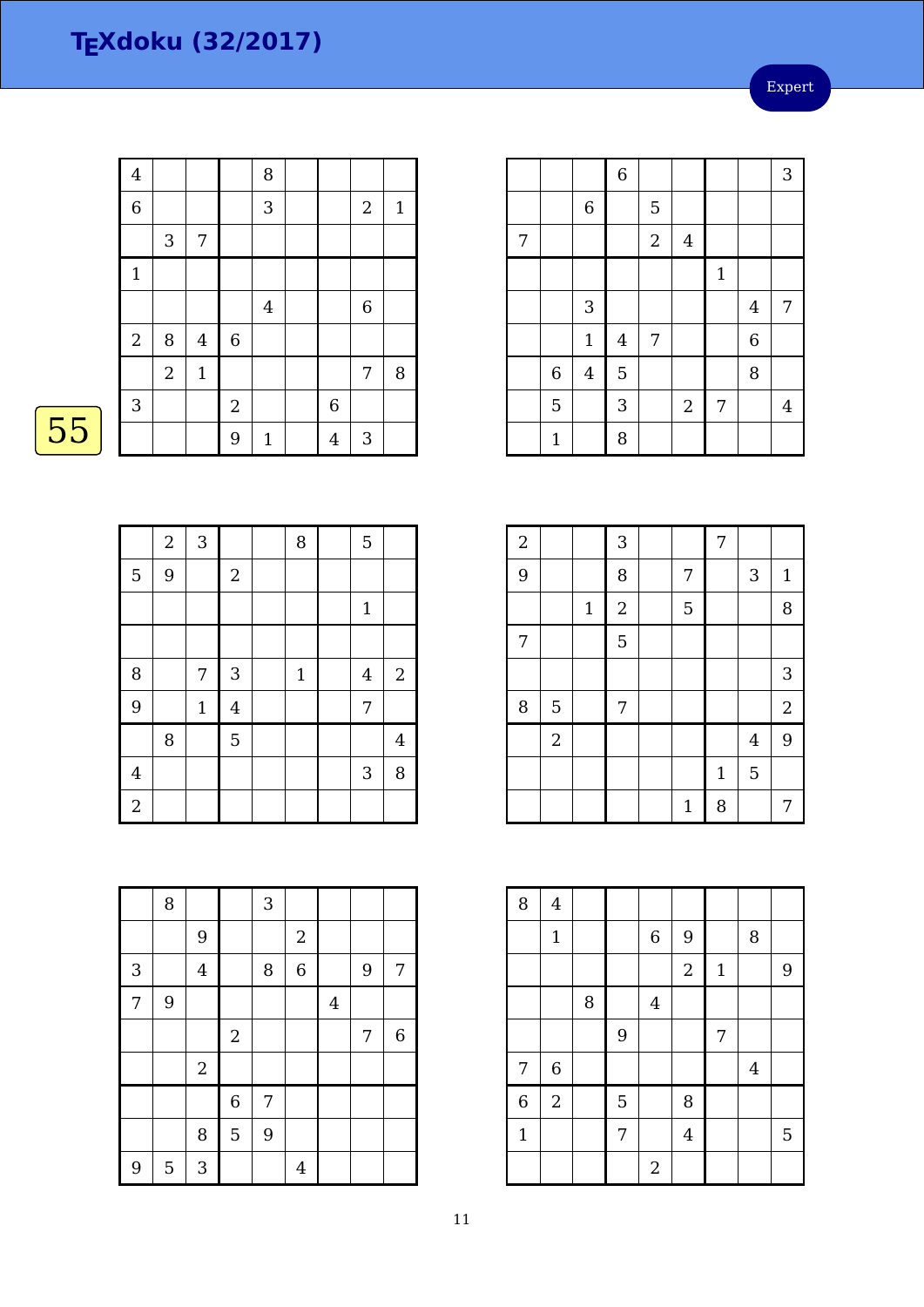$1 \mid 9 \mid 6 \mid 7 \mid 5 \mid 3 \mid 2 \mid 4 \mid 8$ 3 | 8 | 4 | 2 | 1 | 6 | 5 | 9 | 7 Simple Solutions

| 5 |   | 2 | 8 | 4 | 9 | 3            | 6 | 1              |
|---|---|---|---|---|---|--------------|---|----------------|
| Ч | З | 5 |   | 8 |   | 6            | 2 | 4              |
| 2 | 6 |   | 9 | 3 | 4 | 8            |   | 5              |
| 8 | 4 |   | 5 | 6 | 2 | $\mathbf{1}$ | 3 | 9              |
| 4 | 5 | 9 | 6 | 2 |   |              | 8 | 3              |
| 6 |   | 3 | 4 |   | 8 | 9            | 5 | $\overline{2}$ |
|   | 2 | 8 | 3 | 9 | 5 | 4            | 1 | 6              |

| 9 | 5 | 8 | 6 | 7 | 2 | 1 | 4 | З |
|---|---|---|---|---|---|---|---|---|
| 4 | З | 7 | 5 | 9 | 1 | 6 | 2 | 8 |
| 6 | 2 | 1 | З | 8 | 4 | 5 | 9 | 7 |
| 1 | 6 | 5 | 7 | 2 | 8 | 4 | 3 | 9 |
| 3 | 7 | 2 | 9 | 4 | 6 | 8 | 5 | 1 |
| 8 | 4 | 9 | 1 | 3 | 5 | 2 | 7 | 6 |
| 2 | 9 | 6 | 8 | 5 | 3 | 7 | 1 | 4 |
| 5 | 1 | З | 4 | 6 | 7 | 9 | 8 | 2 |
|   | 8 | 4 | 2 | 1 | 9 | 3 | 6 | 5 |

| 5              |   | 3 | 8           | 6              | 9 | 2 | 1              | 4 |
|----------------|---|---|-------------|----------------|---|---|----------------|---|
| 9              | 4 | 6 | 3           | 1              | 2 | 8 | 5              | 7 |
| $\mathbf{1}$   | 8 | 2 | 4           | 5              | 7 | 6 | 9              | 3 |
| 6              | 5 | 8 | $\mathbf 1$ | 7              | 3 | 4 | $\overline{2}$ | 9 |
| $\overline{2}$ | 3 | 1 | 9           | 4              | 5 | 7 | 6              | 8 |
| 4              | 9 | 7 | 2           | 8              | 6 | 5 | 3              | 1 |
| 8              | 2 | 9 | 5           | 3              | 4 | 1 | 7              | 6 |
| 3              | 6 | 4 | 7           | $\overline{2}$ | 1 | 9 | 8              | 5 |
| 7              | 1 | 5 | 6           | 9              | 8 | 3 | 4              | 2 |

| 7              | 1 | 8 | 4 | 2 | 5 | 9 | 3 | 6 |
|----------------|---|---|---|---|---|---|---|---|
| 4              | 5 | 2 | 6 | 3 | 9 | 7 | 1 | 8 |
| 9              | 6 | 3 | 7 | 1 | 8 | 2 | 5 | 4 |
| 3              | 4 | 6 | 5 | 9 | 7 | 1 | 8 | 2 |
| $\overline{c}$ | 7 | 9 | 8 | 4 | 1 | 3 | 6 | 5 |
| 5              | 8 | 1 | 2 | 6 | 3 | 4 | 7 | 9 |
| 6              | 3 | 7 | 9 | 5 | 4 | 8 | 2 | 1 |
| 8              | 9 | 5 | 1 | 7 | 2 | 6 | 4 | 3 |
| 1              | 2 | 4 | 3 | 8 | 6 | 5 | 9 | 7 |

| 9              | 1 | 6 |   | 2 | 3 | 5 | 4 | 8 |
|----------------|---|---|---|---|---|---|---|---|
| 7              | 4 | 2 | 5 | 9 | 8 | 1 | 3 | 6 |
| 3              | 8 | 5 | 6 | 1 | 4 | 9 | 7 | 2 |
| 6              | 5 | 4 | 2 | 3 | 7 | 8 | 9 | 1 |
| 8              | 3 | 9 | 1 | 4 | 6 | 2 | 5 | 7 |
| $\overline{c}$ | 7 | 1 | 9 | 8 | 5 | 3 | 6 | 4 |
| 5              | 2 | 8 | 4 | 6 | 9 | 7 | 1 | 3 |
| 1              | 6 | 7 | 3 | 5 | 2 | 4 | 8 | 9 |
| 4              | 9 | 3 | 8 | 7 | 1 | 6 | 2 | 5 |

| 6 | 9 | 4              | 1 | 7 | 8              | 3 | 2 |
|---|---|----------------|---|---|----------------|---|---|
| 8 | 3 | 6              | 9 | 2 | 4              | 5 | 1 |
| 4 | 2 | 8              | 3 | 5 | 6              | 9 | 7 |
| 1 | 8 | $\overline{c}$ | 7 | 9 | 5              | 6 | 3 |
| 9 | 5 | 1              | 4 | 6 | $\overline{c}$ | 7 | 8 |
| 2 | 7 | 5              | 8 | 3 | 1              | 4 | 9 |
| 7 | 4 | 9              | 5 | 1 | 3              | 8 | 6 |
| 3 | 1 | 7              | 6 | 4 | 9              | 2 | 5 |
| 5 | 6 | 3              | 2 | 8 | 7              | 1 | 4 |
|   |   |                |   |   |                |   |   |

| 2              | 9 | 8 | 4              | 7           | 3              | 1              | 6 | 5 |
|----------------|---|---|----------------|-------------|----------------|----------------|---|---|
| 5              | 3 | 6 | $\overline{2}$ | 8           | $\mathbf 1$    | 7              | 4 | 9 |
| $\overline{4}$ | 1 | 7 | 5              | 6           | 9              | $\overline{2}$ | 8 | 3 |
| 6              | 8 | 3 | 1              | 2           | 4              | 9              | 5 | 7 |
| 7              | 2 | 1 | 9              | 5           | 8              | 4              | 3 | 6 |
| 9              | 4 | 5 | 6              | 3           | 7              | 8              | 2 | 1 |
| 3              | 7 | 9 | 8              | 4           | 6              | 5              | 1 | 2 |
| 8              | 6 | 2 | 7              | $\mathbf 1$ | 5              | 3              | 9 | 4 |
| 1              | 5 | 4 | 3              | 9           | $\overline{c}$ | 6              | 7 | 8 |

| 1              | З | 6 | 2 | 7              | 8 | 4 | 9 | 5 |
|----------------|---|---|---|----------------|---|---|---|---|
| 7              | 2 | 8 | 5 | 9              | 4 | 1 | 6 | 3 |
| 5              | 9 | 4 | 3 | 1              | 6 | 7 | 2 | 8 |
| 3              | 7 | 9 | 4 | 8              | 5 | 2 | 1 | 6 |
| 4              | 1 | 2 | 9 | 6              | 3 | 8 | 5 | 7 |
| 8              | 6 | 5 | 7 | 2              | 1 | 9 | 3 | 4 |
| $\overline{c}$ | 4 | 1 | 6 | 5              | 7 | 3 | 8 | 9 |
| 6              | 8 | 3 | 1 | $\overline{4}$ | 9 | 5 | 7 | 2 |
| 9              | 5 | 7 | 8 | 3              | 2 | 6 | 4 | 1 |

| 6 | 1 | 4 | 3              | 7 | 9              | 8 | 2 | 5 |
|---|---|---|----------------|---|----------------|---|---|---|
| 3 | 8 | 2 | 1              | 6 | 5              | 9 | 7 | 4 |
| 5 | 9 | 7 | 4              | 2 | 8              | 6 | 1 | 3 |
| 4 | 6 | З | $\overline{a}$ | 9 | 1              | 5 | 8 | 7 |
| 1 | 7 | 8 | 5              | 3 | 4              | 2 | 6 | 9 |
| 9 | 2 | 5 | 6              | 8 | 7              | 3 | 4 | 1 |
| 2 | 5 | 6 | 7              | 1 | 3              | 4 | 9 | 8 |
| 8 | 3 | 1 | 9              | 4 | $\overline{2}$ | 7 | 5 | 6 |
| 7 | 4 | 9 | 8              | 5 | 6              | 1 | 3 | 2 |

| 8 | 3 | 5 | 9 | 6              | 7 | 2 | 4 | 1 |
|---|---|---|---|----------------|---|---|---|---|
| 2 | 6 | 7 | 5 | 4              | 1 | 3 | 9 | 8 |
| 4 | 9 | 1 | 3 | 8              | 2 | 6 | 7 | 5 |
| 1 | 5 | 4 | 8 | 9              | 6 | 7 | 2 | 3 |
| 9 | 8 | 6 | 7 | $\overline{2}$ | 3 | 5 | 1 | 4 |
| 3 | 7 | 2 | 4 | 1              | 5 | 8 | 6 | 9 |
| 6 | 2 | 3 | 1 | 5              | 9 | 4 | 8 | 7 |
| 7 | 4 | 9 | 2 | 3              | 8 | 1 | 5 | 6 |
| 5 | 1 | 8 | 6 | 7              | 4 | 9 | 3 | 2 |

| 4 | 7 | 5 | 9 | 8 | 6 | 1              | 2 | З              |
|---|---|---|---|---|---|----------------|---|----------------|
| 2 | 1 | 9 | 5 | 3 | 4 | 6              | 8 | 7              |
| 8 | 3 | 6 | 2 | 1 | 7 | 5              | 4 | 9              |
| 6 | 8 | 3 | 4 | 5 | 1 | 7              | 9 | $\overline{c}$ |
| 7 | 5 | 2 | 8 | 6 | 9 | 4              | 3 | 1              |
| 9 | 4 | 1 | 7 | 2 | 3 | 8              | 5 | 6              |
| 1 | 6 | 4 | 3 | 9 | 8 | $\overline{c}$ | 7 | 5              |
| 3 | 2 | 8 | 1 | 7 | 5 | 9              | 6 | 4              |
| 5 | 9 | 7 | 6 | 4 | 2 | 3              | 1 | 8              |

| 9 | $\overline{\mathbf{c}}$ | 4 | 3              | 8 | 1              | 7              | 5              | 6              |
|---|-------------------------|---|----------------|---|----------------|----------------|----------------|----------------|
| 8 | 6                       | 1 | 7              | 5 | 9              | 3              | 4              | $\overline{c}$ |
| 5 | 3                       | 7 | 4              | 6 | $\overline{c}$ | 1              | 9              | 8              |
| 4 | 9                       | 6 | 5              | 7 | 3              | $\overline{c}$ | 8              | 1              |
| 7 | 5                       | 8 | 1              | 2 | 4              | 9              | 6              | 3              |
| 3 | 1                       | 2 | 8              | 9 | 6              | 4              | 7              | 5              |
| 6 | 4                       | 5 | $\overline{c}$ | 1 | 7              | 8              | 3              | 9              |
| 1 | 8                       | 3 | 9              | 4 | 5              | 6              | $\overline{2}$ | 7              |
| 2 | 7                       | 9 | 6              | 3 | 8              | 5              | 1              | 4              |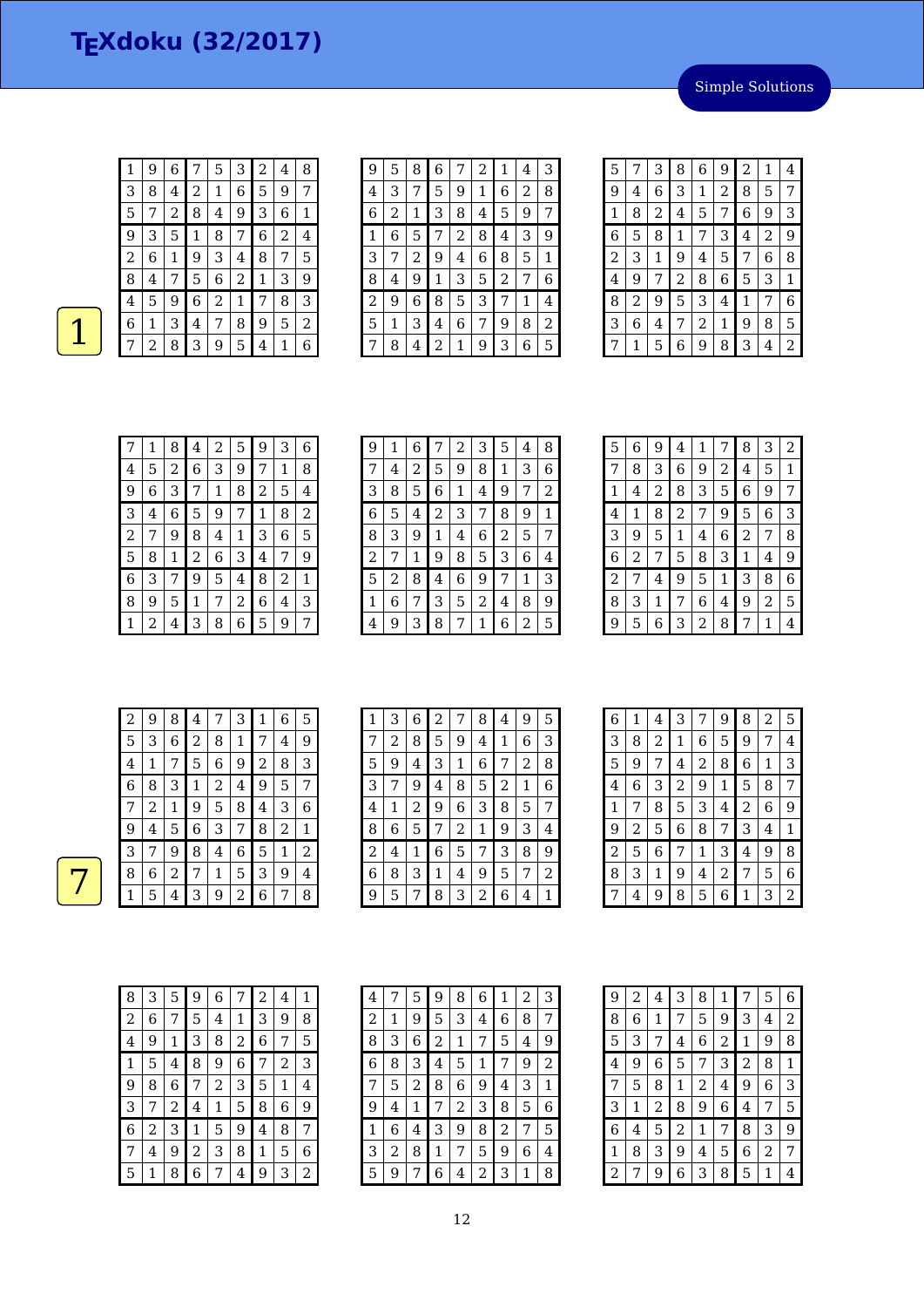Easy Solutions

| 5 | 9 | 3 | 4 | 8 | 6 | 2 |   |   |
|---|---|---|---|---|---|---|---|---|
|   | 6 | 4 | З | 1 | 2 | 9 | 5 | 8 |
| 9 | 3 | 5 | 6 |   | 4 | 8 | 1 | 2 |
| 8 | 2 | 6 | 1 | З | 9 | 5 | 4 | 7 |
| 4 | 1 | 7 | 2 | 5 | 8 | 6 | 3 | 9 |
| 3 | 5 | 8 |   | 2 | 1 | 4 | 9 | 6 |
| 6 |   | 9 | 8 | 4 | 3 | 1 | 2 | 5 |
|   | 4 | 2 | 9 | 6 | 5 | 7 | 8 | 3 |
|   |   |   |   |   |   |   |   |   |

2 | 8 | 1 | 5 | 9 | 7 | 3 | 6 | 4

| 4 | З | 9 | 8 | 1 | 6 |   | 2 | 5 |
|---|---|---|---|---|---|---|---|---|
| 1 | 6 | 2 | 3 | 5 | 7 | 9 | 8 | 4 |
| 5 | 8 | 7 | 4 | 9 | 2 | 6 | 3 | 1 |
| 7 | 5 | 3 | 1 | 6 | 8 | 2 | 4 | 9 |
| 9 | 4 | 1 | 2 | 3 | 5 | 8 | 7 | 6 |
| 8 | 2 | 6 | 9 | 7 | 4 | 5 | 1 | З |
| 2 | 9 | 8 | 6 | 4 | 1 | З | 5 | 7 |
| 6 | 1 | 5 | 7 | 2 | З | 4 | 9 | 8 |
| З | 7 | 4 | 5 | 8 | 9 | 1 | 6 | 2 |

| 2 | 9 | 6 | 8              | 3 | 4 | 1 | 7 | 5 |
|---|---|---|----------------|---|---|---|---|---|
| 5 | 4 | 7 | 6              | 2 | 1 | 3 | 9 | 8 |
| 1 | 8 | 3 | 7              | 9 | 5 | 6 | 4 | 2 |
| 4 | 5 | 2 | 9              | 6 | 7 | 8 | 1 | 3 |
| 6 | 7 | 8 | 3              | 1 | 2 | 9 | 5 | 4 |
| 3 | 1 | 9 | 4              | 5 | 8 | 7 | 2 | 6 |
| 7 | 6 | 4 | $\overline{c}$ | 8 | 9 | 5 | 3 | 1 |
| 9 | 3 | 1 | 5              | 4 | 6 | 2 | 8 | 7 |
| 8 | 2 | 5 | 1              | 7 | 3 | 4 | 6 | 9 |

| 3              | 5 | 9 | 8 | 7              | 1              | 6 | 2 | 4 |
|----------------|---|---|---|----------------|----------------|---|---|---|
| 4              |   | 2 | 3 | 6              | 5              | 9 | 8 | 1 |
| 8              | 1 | 6 | 2 | 9              | 4              | 7 | 3 | 5 |
| 9              | 4 | 3 | 5 | $\overline{2}$ | 6              | 8 | 1 | 7 |
| 6              | 8 | 5 | 7 | 1              | 3              | 4 | 9 | 2 |
| 7              | 2 | 1 | 9 | 4              | 8              | 3 | 5 | 6 |
| 1              | 3 | 8 | 6 | 5              | 7              | 2 | 4 | 9 |
| $\overline{c}$ | 6 | 4 | 1 | 3              | 9              | 5 | 7 | 8 |
| 5              | 9 | 7 | 4 | 8              | $\overline{c}$ | 1 | 6 | 3 |

| 8 | 1 | 9 | 5 | 7 | 2 | 6 | 3 | 4 |
|---|---|---|---|---|---|---|---|---|
| 5 | 7 | 6 | 4 | 3 | 8 | 1 | 9 | 2 |
| 3 | 2 | 4 | 1 | 9 | 6 | 7 | 5 | 8 |
| 4 | 9 | 1 | 8 | 5 | З | 2 | 6 | 7 |
| 7 | З | 8 | 2 | 6 | 4 | 5 | 1 | 9 |
| 6 | 5 | 2 | 9 | 1 | 7 | 4 | 8 | 3 |
| 9 | 4 | 5 | 3 | 2 | 1 | 8 | 7 | 6 |
| 1 | 8 | 7 | 6 | 4 | 9 | 3 | 2 | 5 |
| 2 | 6 | 3 | 7 | 8 | 5 | 9 | 4 | 1 |

| 8            | 2 | 6              | 9 | 1 | 5 | 3 | 7 | 4              |
|--------------|---|----------------|---|---|---|---|---|----------------|
| 5            | 4 | 1              | 3 | 7 | 8 | 2 | 9 | 6              |
| 7            | 3 | 9              | 2 | 4 | 6 | 5 | 8 | 1              |
| 9            | 8 | 5              | 7 | 3 | 1 | 6 | 4 | $\overline{2}$ |
| 3            | 7 | 4              | 8 | 6 | 2 | 1 | 5 | 9              |
| $\mathbf{1}$ | 6 | $\overline{c}$ | 5 | 9 | 4 | 8 | 3 | 7              |
| 2            | 9 | 3              | 6 | 5 | 7 | 4 | 1 | 8              |
| 4            | 5 | 8              | 1 | 2 | 9 | 7 | 6 | 3              |
| 6            | 1 | 7              | 4 | 8 | 3 | 9 | 2 | 5              |

| 9 |   | З | 6              | 2 | 5 | 4              | 1 | 8 |
|---|---|---|----------------|---|---|----------------|---|---|
| 4 | 2 | 6 | 1              | 3 | 8 | 7              | 9 | 5 |
| 5 | 1 | 8 | 9              | 4 | 7 | 3              | 2 | 6 |
| 3 | 5 | 1 | 8              | 6 | 4 | $\overline{c}$ | 7 | 9 |
| 8 | 6 | 9 | $\overline{c}$ | 7 | 3 | 5              | 4 | 1 |
| 7 | 4 | 2 | 5              | 9 | 1 | 6              | 8 | 3 |
| 2 | 3 | 5 | 7              | 8 | 9 | 1              | 6 | 4 |
| 1 | 8 | 7 | 4              | 5 | 6 | 9              | 3 | 2 |
| 6 | 9 | 4 | 3              |   | 2 | 8              | 5 | 7 |

| 6 | 5 | 4 | 9              | $\overline{c}$ | 3 | 7              | 8 | 1 |
|---|---|---|----------------|----------------|---|----------------|---|---|
| 2 | 7 | 8 | 5              | 1              | 4 | 6              | 3 | 9 |
| 3 | 9 | 1 | 6              | 8              | 7 | 4              | 5 | 2 |
| 5 | 8 | 2 | 1              | 7              | 6 | 3              | 9 | 4 |
| 1 | 3 | 6 | 4              | 9              | 2 | 8              | 7 | 5 |
| 7 | 4 | 9 | 3              | 5              | 8 | 1              | 2 | 6 |
| 9 | 6 | 3 | 8              | 4              | 5 | $\overline{2}$ | 1 | 7 |
| 8 | 2 | 5 | 7              | 6              | 1 | 9              | 4 | 3 |
| 4 |   | 7 | $\overline{2}$ | 3              | 9 | 5              | 6 | 8 |

| 9 | 5 | 2 | 6 | 1              | 7 | 4              | 8              | 3 |
|---|---|---|---|----------------|---|----------------|----------------|---|
| 1 | 3 | 4 | 2 | 8              | 5 | 9              | 7              | 6 |
| 6 | 8 | 7 | 9 | 4              | 3 | 1              | $\overline{2}$ | 5 |
| 4 | 6 | 1 | 8 | 9              | 2 | 3              | 5              | 7 |
| 7 | 2 | 8 | 3 | 5              | 1 | 6              | 4              | 9 |
| 5 | 9 | 3 | 4 | 7              | 6 | 8              | 1              | 2 |
| 8 | 4 | 5 | 7 | 6              | 9 | $\overline{2}$ | 3              | 1 |
| 3 | 7 | 9 | 1 | $\overline{2}$ | 8 | 5              | 6              | 4 |
| 2 | 1 | 6 | 5 | 3              | 4 | 7              | 9              | 8 |

| 1              | 8 | З | 9 | 5 | 7 | 4 | 6 | 2 |
|----------------|---|---|---|---|---|---|---|---|
| 7              | 5 | 9 | 6 | 2 | 4 | З | 8 | 1 |
| $\overline{c}$ | 4 | 6 | 1 | 8 | 3 | 9 | 5 | 7 |
| 6              | 2 | 8 | 4 | 9 | 1 | 7 | 3 | 5 |
| 5              | 1 | 7 | 8 | 3 | 6 | 2 | 9 | 4 |
| 3              | 9 | 4 | 5 | 7 | 2 | 8 | 1 | 6 |
| 8              | 6 | 1 | 2 | 4 | 9 | 5 | 7 | 3 |
| 4              | 3 | 5 | 7 | 6 | 8 | 1 | 2 | 9 |
| g              | 7 | 2 | 3 | 1 | 5 | 6 | 4 | 8 |

| 4 | 1 | 3 | $\overline{c}$ | 9 | 8 |                | 6 | 5 |
|---|---|---|----------------|---|---|----------------|---|---|
| 6 | 2 | 7 | 3              | 1 | 5 | 4              | 8 | 9 |
| 8 | 9 | 5 | 7              | 6 | 4 | 1              | 2 | З |
| 5 | 8 | 6 | 9              | 7 | 1 | $\overline{c}$ | 3 | 4 |
| 1 | 7 | 2 | 6              | 4 | З | 5              | 9 | 8 |
| З | 4 | 9 | 5              | 8 | 2 | 6              | 7 | 1 |
| 9 | 3 | 1 | 4              | 2 | 7 | 8              | 5 | 6 |
| 2 | 5 | 8 | 1              | З | 6 | 9              | 4 | 7 |
|   | 6 | 4 | 8              | 5 | 9 | 3              | 1 | 2 |

|                | 3 | 6              | 5              | 1              | 2 | 9              | 8            | 4              |
|----------------|---|----------------|----------------|----------------|---|----------------|--------------|----------------|
| 1              | 4 | $\overline{c}$ | 8              | 9              | 7 | 3              | 6            | 5              |
| 5              | 8 | 9              | 4              | 3              | 6 | 7              | 2            | 1              |
| 3              | 1 | 4              | $\overline{c}$ | 6              | 5 | 8              | 7            | 9              |
| $\overline{c}$ | 9 | 8              | 3              | 7              | 1 | 5              | 4            | 6              |
| 6              | 7 | 5              | 9              | 4              | 8 | $\overline{c}$ | $\mathbf{1}$ | 3              |
| 9              | 6 | 1              | 7              | $\overline{c}$ | 3 | 4              | 5            | 8              |
| 4              | 5 | 7              | 6              | 8              | 9 | 1              | 3            | $\overline{c}$ |
| 8              | 2 | З              | 1              | 5              | 4 | 6              | 9            | 7              |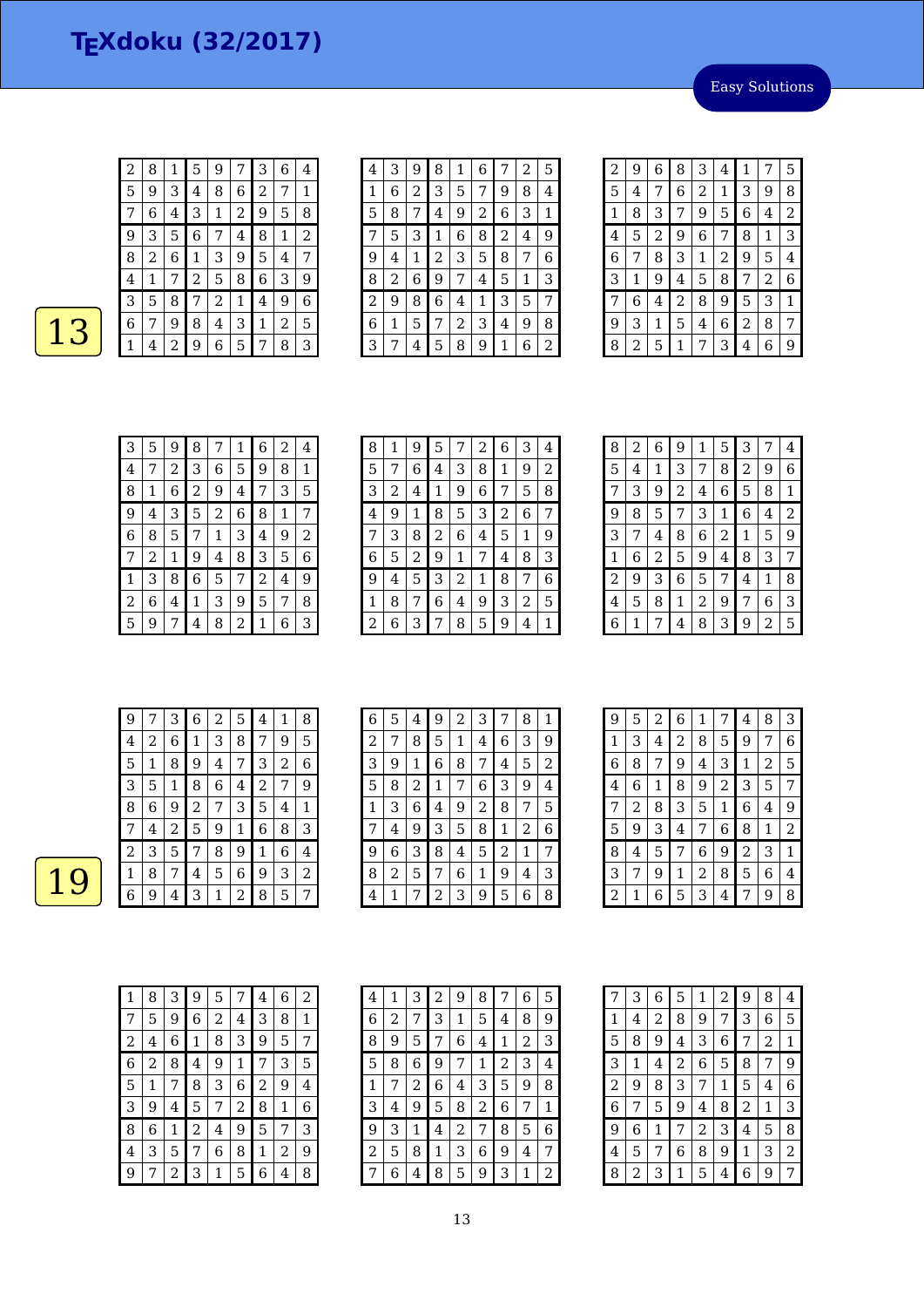Intermediate Solutions

|   |   | 5 | 4 | 8 | З | 9              | 2 | 6 |
|---|---|---|---|---|---|----------------|---|---|
| 2 | 3 | 9 | 6 | 5 | 1 | 8              | 7 | 4 |
| 6 | 8 | 4 | 7 | 2 | 9 | 1              | 3 | 5 |
| 5 | 2 | З | 9 | 6 | 8 | 4              | 1 | 7 |
| 8 | 4 | 7 | 5 | 1 | 2 | 6              | 9 | З |
| 9 | 6 | 1 | З | 4 | 7 | 5              | 8 | 2 |
| 3 | 5 | 8 | 1 | 7 | 4 | $\overline{2}$ | 6 | 9 |
| 1 | 9 | 6 | 2 | 3 | 5 | 7              | 4 | 8 |
| 4 | 7 | 2 | 8 | 9 | 6 | З              | 5 | 1 |

| 1 | 2 | 9 | 4 | 6 | 3 |   | 8 | 5 |
|---|---|---|---|---|---|---|---|---|
| 5 | З | 7 | 1 | 8 | 2 | 9 | 6 | 4 |
| 8 | 4 | 6 | 9 | 5 | 7 | 1 | 3 | 2 |
| 4 | 6 | 1 | 8 | 7 | 5 | 2 | 9 | 3 |
| 7 | 8 | 3 | 2 | 1 | 9 | 5 | 4 | 6 |
| 2 | 9 | 5 | 3 | 4 | 6 | 8 | 1 | 7 |
| 9 | 5 | 2 | 6 | 3 | 1 | 4 | 7 | 8 |
| 6 | 1 | 8 | 7 | 2 | 4 | 3 | 5 | 9 |
| З |   | 4 | 5 | 9 | 8 | 6 | 2 | 1 |
|   |   |   |   |   |   |   |   |   |

| 3<br>8<br>6<br>9<br>1<br>$\overline{c}$<br>7<br>5<br>4<br>$\overline{2}$<br>9<br>8<br>3<br>1<br>5<br>6<br>7<br>4<br>3<br>$\overline{2}$<br>9<br>8<br>5<br>$\mathbf{1}$<br>6<br>4<br>7<br>3<br>5<br>9<br>6<br>8<br>$\overline{2}$<br>7<br>1<br>4<br>2<br>5<br>3<br>8<br>6<br>9<br>1<br>7<br>4<br>5<br>8<br>3<br>9<br>$\overline{c}$<br>4<br>6<br>1<br>7<br>3<br>8<br>6<br>4<br>5<br>1<br>2<br>9<br>7<br>8<br>9<br>2<br>1<br>6<br>4<br>З<br>5<br>7<br>6<br>3<br>8<br>5<br>9<br>$\mathbf{1}$<br>2<br>4<br>7 |  |  |  |  |  |
|----------------------------------------------------------------------------------------------------------------------------------------------------------------------------------------------------------------------------------------------------------------------------------------------------------------------------------------------------------------------------------------------------------------------------------------------------------------------------------------------------------|--|--|--|--|--|
|                                                                                                                                                                                                                                                                                                                                                                                                                                                                                                          |  |  |  |  |  |
|                                                                                                                                                                                                                                                                                                                                                                                                                                                                                                          |  |  |  |  |  |
|                                                                                                                                                                                                                                                                                                                                                                                                                                                                                                          |  |  |  |  |  |
|                                                                                                                                                                                                                                                                                                                                                                                                                                                                                                          |  |  |  |  |  |
|                                                                                                                                                                                                                                                                                                                                                                                                                                                                                                          |  |  |  |  |  |
|                                                                                                                                                                                                                                                                                                                                                                                                                                                                                                          |  |  |  |  |  |
|                                                                                                                                                                                                                                                                                                                                                                                                                                                                                                          |  |  |  |  |  |
|                                                                                                                                                                                                                                                                                                                                                                                                                                                                                                          |  |  |  |  |  |
|                                                                                                                                                                                                                                                                                                                                                                                                                                                                                                          |  |  |  |  |  |

| 3 | 2 | 8 | 4 | 1 | 9 |   | 5 | 6 |
|---|---|---|---|---|---|---|---|---|
| 6 | 9 | 4 | 3 | 5 | 7 | 1 | 2 | 8 |
| 1 |   | 5 | 8 | 2 | 6 | 4 | 9 | 3 |
| 2 | 4 |   | 9 | 6 | 3 | 8 | 1 | 5 |
| 9 | 5 | 6 | 1 | 8 | 4 | З | 7 | 2 |
| 8 | 3 | 1 | 5 | 7 | 2 | 6 | 4 | 9 |
| 7 | 6 | 3 | 2 | 4 | 5 | 9 | 8 | 1 |
| 4 | 1 | 2 | 6 | 9 | 8 | 5 | 3 | 7 |
| 5 | 8 | 9 |   | 3 | 1 | 2 | 6 | 4 |

| 6 | 1 | 5 | 3 | 4 | 2 | 8 | 7 | 9 |
|---|---|---|---|---|---|---|---|---|
| 3 | 7 | 2 | 9 | 1 | 8 | 6 | 4 | 5 |
| 9 | 8 | 4 | 7 | 5 | 6 | 1 | З | 2 |
| 7 | 4 | 1 | 5 | 6 | 9 | 2 | 8 | 3 |
| 8 | 3 | 6 | 4 | 2 | 1 | 5 | 9 | 7 |
| 2 | 5 | 9 | 8 | 3 | 7 | 4 | 1 | 6 |
| 1 | 9 | 7 | 6 | 8 | 5 | 3 | 2 | 4 |
| 4 | 6 | 8 | 2 | 9 | 3 | 7 | 5 | 1 |
| 5 | 2 | 3 | 1 | 7 | 4 | 9 | 6 | 8 |

| 2<br>8<br>3<br>6<br>9<br>1<br>7<br>4<br>3<br>6<br>8<br>5<br>$\overline{c}$<br>7<br>1<br>4<br>2<br>3<br>8<br>9<br>5<br>6<br>1<br>7<br>8<br>$\overline{2}$<br>3<br>5<br>6<br>1<br>9<br>4<br>7<br>2<br>8<br>9<br>5<br>6<br>1<br>4 |   |
|--------------------------------------------------------------------------------------------------------------------------------------------------------------------------------------------------------------------------------|---|
|                                                                                                                                                                                                                                | 5 |
|                                                                                                                                                                                                                                | 9 |
|                                                                                                                                                                                                                                | 4 |
|                                                                                                                                                                                                                                | 7 |
|                                                                                                                                                                                                                                | 3 |
| 2<br>3<br>8<br>5<br>1<br>9<br>4<br>7                                                                                                                                                                                           | 6 |
| 6<br>3<br>5<br>8<br>9<br>7<br>1<br>4                                                                                                                                                                                           | 2 |
| 9<br>2<br>8<br>6<br>3<br>5<br>4<br>7                                                                                                                                                                                           | 1 |
| 2<br>3<br>5<br>6<br>9<br>1<br>4                                                                                                                                                                                                | 8 |

|                 | 8 |   | 3 | 9            | 6 | 2 | $\mathbf{1}$   | 4 | 5 |
|-----------------|---|---|---|--------------|---|---|----------------|---|---|
|                 | 5 | 2 | 6 | $\mathbf{1}$ | 4 | 7 | 3              | 8 | 9 |
|                 | 9 | 4 | 1 | 8            | З | 5 | $\overline{c}$ | 6 | 7 |
|                 | 3 | 6 | 2 | 5            | 9 | 4 | 7              | 1 | 8 |
|                 | 1 | 8 | 5 | 7            | 2 | 6 | 9              | 3 | 4 |
|                 | 4 | 9 | 7 | З            | 8 | 1 | 5              | 2 | 6 |
|                 | 2 | 1 | 9 | 4            | 7 | 8 | 6              | 5 | З |
| $\blacklozenge$ | 6 | 3 | 8 | 2            | 5 | 9 | 4              | 7 | 1 |
|                 |   | 5 | 4 | 6            | 1 | З | 8              | 9 | 2 |

| 7 | 5 | 9           | 6              | 1              | 3 | 2 | 8 | 4 |
|---|---|-------------|----------------|----------------|---|---|---|---|
| 3 | 8 | $\mathbf 1$ | 4              | $\overline{c}$ | 7 | 9 | 6 | 5 |
| 2 | 4 | 6           | 8              | 9              | 5 | 1 | 7 | 3 |
| 8 | 7 | 2           | 5              | 3              | 1 | 4 | 9 | 6 |
| 9 | 3 | 4           | $\overline{2}$ | 6              | 8 | 5 | 1 | 7 |
| 1 | 6 | 5           | 7              | 4              | 9 | 3 | 2 | 8 |
| 6 | 9 | 8           | 1              | 5              | 4 | 7 | 3 | 2 |
| 5 |   | 7           | 3              | 8              | 2 | 6 | 4 | 9 |
| 4 | 2 | 3           | 9              | 7              | 6 | 8 | 5 | 1 |

| 8            | 9 | 7           | 1              | 4              | 5              | 6 | 2 | 3 |
|--------------|---|-------------|----------------|----------------|----------------|---|---|---|
| $\mathbf{1}$ | 2 | 5           | 7              | 3              | 6              | 8 | 4 | 9 |
| 3            | 6 | 4           | $\overline{c}$ | 9              | 8              | 7 | 5 | 1 |
| 9            | 4 | 8           | 6              | 5              | $\overline{2}$ | 1 | 3 | 7 |
| 6            | 7 | 2           | 3              | 8              | 1              | 4 | 9 | 5 |
| 5            | 1 | 3           | 9              | 7              | 4              | 2 | 8 | 6 |
| 2            | 3 | 9           | 4              | 1              | 7              | 5 | 6 | 8 |
| 7            | 5 | 6           | 8              | $\overline{c}$ | 3              | 9 | 1 | 4 |
| 4            | 8 | $\mathbf 1$ | 5              | 6              | 9              | 3 | 7 | 2 |

| 8              | 4 | 2 | 1 | 9 | 7 | 3 | 6 | 5 |
|----------------|---|---|---|---|---|---|---|---|
| 9              | 1 | 3 | 6 | 5 | 4 | 2 | 8 | 7 |
| 5              | 6 | 7 | 2 | 8 | 3 | 9 | 1 | 4 |
| $\overline{2}$ | 3 | 5 | 4 | 6 | 1 | 8 | 7 | 9 |
| 6              | 7 | 9 | 8 | 3 | 5 | 1 | 4 | 2 |
| 4              | 8 | 1 | 9 | 7 | 2 | 6 | 5 | 3 |
| 3              | 2 | 6 | 5 | 4 | 8 | 7 | 9 | 1 |
| 7              | 9 | 4 | 3 | 1 | 6 | 5 | 2 | 8 |
|                | 5 | 8 | 7 | 2 | 9 | 4 | 3 | 6 |

| 7 | 3 | 1 | 2 | 4 | 8 | 5 | 6 | 9 |
|---|---|---|---|---|---|---|---|---|
| 5 | 8 | 6 | 9 | 3 | 1 | 7 | 4 | 2 |
| 9 | 4 | 2 | 5 | 6 | 7 | 8 | З | 1 |
| 1 | 9 | 8 | 6 | 2 | З | 4 | 5 | 7 |
| 2 | 6 | 7 | 4 | 1 | 5 | З | 9 | 8 |
| 4 | 5 | З | 8 | 7 | 9 | 2 | 1 | 6 |
| 6 | 7 | 9 | 3 | 8 | 4 | 1 | 2 | 5 |
| 8 | 2 | 4 | 1 | 5 | 6 | 9 | 7 | 3 |
| З | 1 | 5 | 7 | 9 | 2 | 6 | 8 | 4 |

| $\overline{c}$ | 7 | 5              | 3 | 1 | 6 | 4 | 8              | 9 |
|----------------|---|----------------|---|---|---|---|----------------|---|
| 6              | 1 | 4              | 9 | 8 | 2 | 7 | 5              | 3 |
| 8              | 9 | 3              | 7 | 4 | 5 | 6 | 1              | 2 |
| 7              | 6 | $\overline{c}$ | 4 | 3 | 8 | 5 | 9              | 1 |
| 5              | 4 | 9              | 6 | 2 | 1 | 3 | 7              | 8 |
| 1              | 3 | 8              | 5 | 9 | 7 | 2 | 4              | 6 |
| 3              | 5 | 7              | 8 | 6 | 9 | 1 | $\overline{c}$ | 4 |
| 9              | 2 | 6              | 1 | 7 | 4 | 8 | 3              | 5 |
| 4              | 8 | 1              | 2 | 5 | 3 | 9 | 6              | 7 |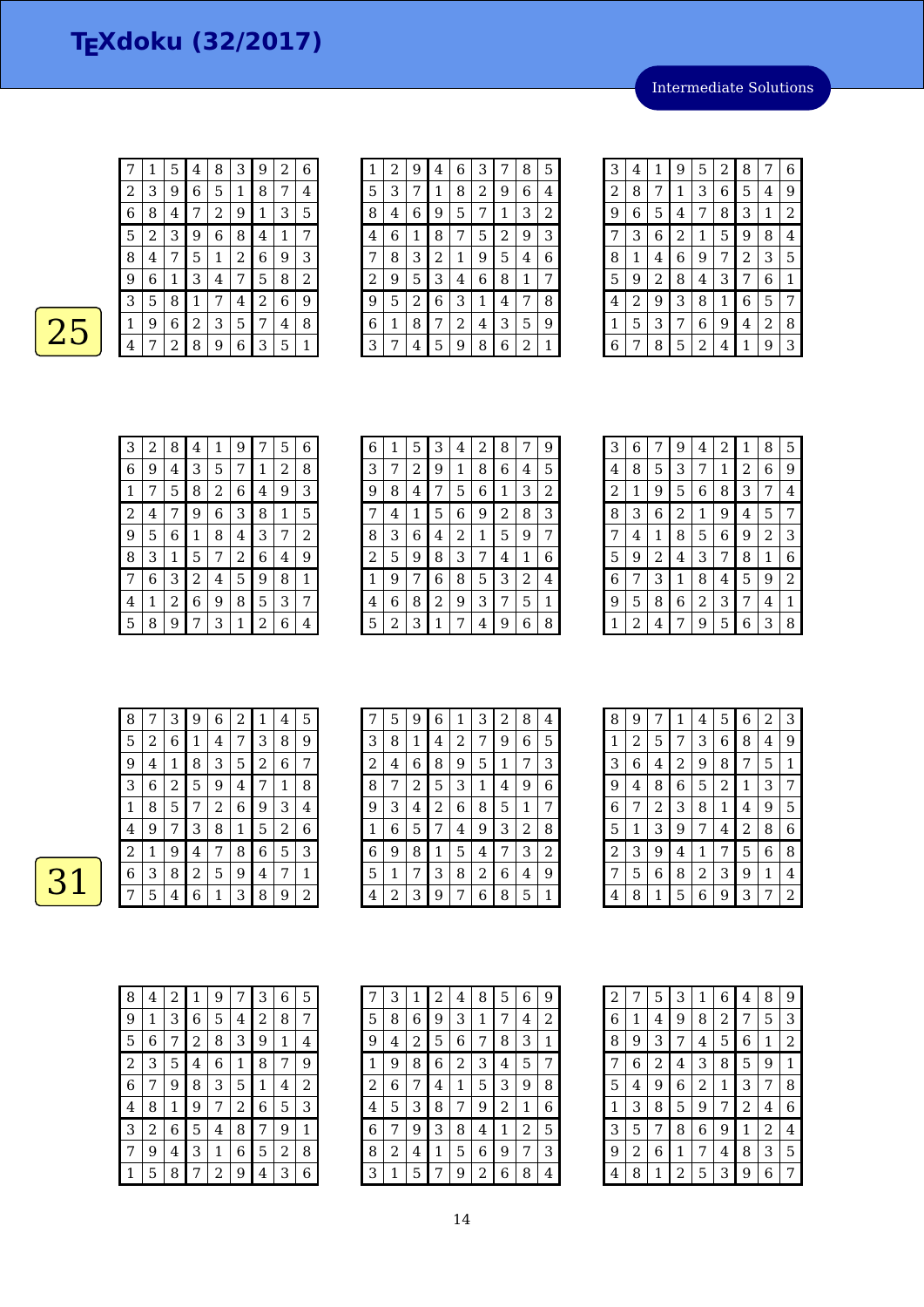Intermediate Solutions



| 6              | 9 | 5 | 3 | 4 | 1 | 7 | 2 | 8 |
|----------------|---|---|---|---|---|---|---|---|
| $\overline{c}$ | 4 | З | 8 | 5 | 7 | 6 | 1 | 9 |
| 1              |   | 8 | 9 | 6 | 2 | 3 | 4 | 5 |
| 4              | 6 | 9 | 7 | 3 | 8 | 1 | 5 | 2 |
| 5              | 8 | 1 | 4 | 2 | 6 | 9 | 3 | 7 |
| 3              | 2 | 7 | 5 | 1 | 9 | 8 | 6 | 4 |
| 7              | 1 | 6 | 2 | 9 | 4 | 5 | 8 | 3 |
| 8              | 3 | 2 | 1 | 7 | 5 | 4 | 9 | 6 |
| 9              | 5 | 4 | 6 | 8 | З | 2 | 7 | 1 |

| 8 | 1 | 4 | 5 | 6 |   | 3 | 2 | 9 |
|---|---|---|---|---|---|---|---|---|
| 5 | 9 | 6 | 2 | 3 | 4 | 7 | 8 | 1 |
| 3 | 2 | 7 | 1 | 9 | 8 | 4 | 6 | 5 |
| 1 | 5 | 8 | 6 | 4 | 3 | 9 | 7 | 2 |
| 2 | 4 | 9 | 8 | 7 | 1 | 5 | 3 | 6 |
| 6 | 7 | З | 9 | 5 | 2 | 1 | 4 | 8 |
| 9 | З | 5 | 4 | 8 | 6 | 2 | 1 | 7 |
| 4 | 6 | 1 | 7 | 2 | 5 | 8 | 9 | 3 |
|   | 8 | 2 | 3 | 1 | 9 | 6 | 5 | 4 |

| 5 | 9 | 8 | 1              | 6 | 7              | 3 | 4              | 2 |
|---|---|---|----------------|---|----------------|---|----------------|---|
| 2 | 1 | 7 | 4              | 5 | 3              | 8 | 6              | 9 |
| 6 | 4 | 3 | 9              | 8 | $\overline{c}$ | 7 | 5              | 1 |
| 7 | 5 | 1 | 6              | 9 | 8              | 4 | $\overline{2}$ | 3 |
| 8 | 6 | 4 | $\overline{c}$ | 3 | 1              | 5 | 9              | 7 |
| 9 | З | 2 | 5              | 7 | 4              | 6 | 1              | 8 |
| 1 | 8 | 6 | 3              | 2 | 5              | 9 | 7              | 4 |
| 3 | 2 | 9 | 7              | 4 | 6              | 1 | 8              | 5 |
| 4 | 7 | 5 | 8              | 1 | 9              | 2 | 3              | 6 |

| 3 | 8 | 9 | 4 | 5 | 6 | 2 | 7 | 1 |
|---|---|---|---|---|---|---|---|---|
| 1 | 4 | 7 | 8 | 2 | 9 | 6 | 5 | З |
| 5 | 2 | 6 | 3 | 7 | 1 | 4 | 8 | 9 |
| 4 | 1 | 5 | 7 | 9 | 3 | 8 | 6 | 2 |
| 6 | 9 | З | 2 | 8 | 4 | 5 | 1 | 7 |
| 2 | 7 | 8 | 1 | 6 | 5 | 9 | 3 | 4 |
| 8 | 5 | 2 | 9 | 1 | 7 | 3 | 4 | 6 |
| 7 | 6 | 4 | 5 | 3 | 2 | 1 | 9 | 8 |
| 9 | З | 1 | 6 | 4 | 8 |   | 2 | 5 |

| З | 2 | 5 | 6 | 1 | 8 | 4 | 9 |   |
|---|---|---|---|---|---|---|---|---|
| 8 | 9 | 4 | 7 | 3 | 5 | 6 | 1 | 2 |
| 1 | 6 | 7 | 9 | 4 | 2 | 3 | 5 | 8 |
| 9 | 7 | 8 | 2 | 5 | 4 | 1 | 6 | З |
| 5 | 1 | 6 | 3 | 8 | 9 | 7 | 2 | 4 |
| 4 | 3 | 2 | 1 | 6 | 7 | 5 | 8 | 9 |
| 2 | 5 | 1 | 4 | 9 | З | 8 | 7 | 6 |
| 7 | 8 | 3 | 5 | 2 | 6 | 9 | 4 | 1 |
| 6 | 4 | 9 | 8 | 7 | 1 | 2 | 3 | 5 |

| 5              | 7 | 8 | 3              | 1              | 9 | 4 | 2 | 6              |
|----------------|---|---|----------------|----------------|---|---|---|----------------|
| 4              | 1 | 9 | 7              | $\overline{c}$ | 6 | 3 | 8 | 5              |
| 3              | 2 | 6 | 8              | 5              | 4 | 1 | 7 | 9              |
| 9              | 6 | 5 | 1              | 4              | 7 | 8 | 3 | $\overline{2}$ |
| 1              | 8 | 3 | 5              | 9              | 2 | 7 | 6 | 4              |
| 7              | 4 | 2 | 6              | 3              | 8 | 5 | 9 | $\mathbf 1$    |
| 6              | 3 | 1 | $\overline{2}$ | 7              | 5 | 9 | 4 | 8              |
| 8              | 9 | 7 | 4              | 6              | 1 | 2 | 5 | 3              |
| $\overline{c}$ | 5 | 4 | 9              | 8              | 3 | 6 | 1 | 7              |

|   | 8 | 6 | 5 | 4 | 2 | 1 | 9 | З |
|---|---|---|---|---|---|---|---|---|
| З | 5 | 9 | 6 | 1 | 7 | 8 | 2 | 4 |
| 2 | 1 | 4 | З | 9 | 8 | 5 | 6 | 7 |
| 4 | 9 | 8 | 1 | 2 | 3 | 6 | 7 | 5 |
| 6 | 7 | 5 | 9 | 8 | 4 | 2 | 3 | 1 |
| 1 | З | 2 | 7 | 5 | 6 | 9 | 4 | 8 |
| 5 | 4 | 3 | 2 | 6 | 1 | 7 | 8 | 9 |
| 8 | 6 | 1 | 4 | 7 | 9 | 3 | 5 | 2 |
| 9 | 2 | 7 | 8 | З | 5 | 4 | 1 | 6 |

| 1 | 6 | 7 | 2 | З | 8 | 9 | 5 | 4 |
|---|---|---|---|---|---|---|---|---|
| 9 | 4 | 2 | 5 | 6 |   | 1 | 3 | 8 |
| 8 | 5 | 3 | 1 | 4 | 9 | 7 | 6 | 2 |
| 2 | З | 5 | 7 | 1 | 4 | 6 | 8 | 9 |
| 4 | 1 | 6 | 8 | 9 | 5 | 3 | 2 | 7 |
| 7 | 9 | 8 | 3 | 2 | 6 | 4 | 1 | 5 |
| 3 | 2 | 4 | 9 | 5 | 1 | 8 | 7 | 6 |
| 6 | 8 | 1 | 4 | 7 | 2 | 5 | 9 | 3 |
| 5 |   | 9 | 6 | 8 | 3 | 2 | 4 | 1 |

| 7 | 8 | 9              | 3           | $\overline{c}$ | 5 | 6 | 4              | $\mathbf 1$    |
|---|---|----------------|-------------|----------------|---|---|----------------|----------------|
| 2 | 4 | 5              | 7           | 6              | 1 | 8 | 3              | 9              |
| 1 | 6 | 3              | 9           | 4              | 8 | 7 | $\overline{c}$ | 5              |
| 6 | 5 | 4              | 2           | 3              | 9 | 1 | 8              | 7              |
| 3 | 1 | 7              | 8           | 5              | 4 | 2 | 9              | 6              |
| 9 | 2 | 8              | $\mathbf 1$ | 7              | 6 | 3 | 5              | 4              |
| 8 | 9 | $\overline{c}$ | 5           | 1              | 7 | 4 | 6              | 3              |
| 5 | 7 | 6              | 4           | 8              | 3 | 9 | 1              | $\overline{2}$ |
| 4 | 3 | 1              | 6           | 9              | 2 | 5 | 7              | 8              |

| 7 | 2 | 3 | 5           | 4 | 6 | 8 |   | 9 |
|---|---|---|-------------|---|---|---|---|---|
| 5 | 1 | 4 | 9           | 8 | 7 | 6 | З | 2 |
| 6 | 8 | 9 | З           | 2 | 1 |   | 5 | 4 |
| 1 | 4 | 8 | 2           | 6 | 5 | 3 | 9 | 7 |
| 9 | 5 | 6 | 7           | 3 | 8 | 2 | 4 | 1 |
| 2 | З | 7 | 4           | 1 | 9 | 5 | 8 | 6 |
| З | 6 | 2 | $\mathbf 1$ | 5 | 4 | 9 | 7 | 8 |
| 8 | 7 | 1 | 6           | 9 | 3 | 4 | 2 | 5 |
| 4 | 9 | 5 | 8           |   | 2 | 1 | 6 | 3 |

| 3              | 1 | 2 | 9 | 7 | 5 | 4              | 8 | 6 |
|----------------|---|---|---|---|---|----------------|---|---|
| 4              | 5 | 6 | 8 | 2 | 3 | 9              | 7 | 1 |
| 9              | 7 | 8 | 6 | 4 | 1 | З              | 5 | 2 |
| 8              | 9 | 4 | 7 | 1 | 6 | $\overline{c}$ | 3 | 5 |
| 1              | 6 | 5 | 2 | З | 4 | 8              | 9 | 7 |
| $\overline{c}$ | 3 | 7 | 5 | 8 | 9 | 6              | 1 | 4 |
| 6              | 4 | 9 | З | 5 | 7 | 1              | 2 | 8 |
| 5              | 8 | 1 | 4 | 9 | 2 | 7              | 6 | З |
|                | 2 | З | 1 | 6 | 8 | 5              | 4 | 9 |

| 7 | 6 | 4 | $\overline{c}$ | 9 | 3              | 1 | 8 | 5              |
|---|---|---|----------------|---|----------------|---|---|----------------|
| 8 | 5 | 2 | 6              | 7 | $\mathbf{1}$   | 3 | 9 | 4              |
| 3 | 1 | 9 | 8              | 5 | 4              | 6 | 7 | $\overline{c}$ |
| 5 | 7 | 6 | 9              | 1 | $\overline{c}$ | 8 | 4 | 3              |
| 4 | 2 | 8 | 5              | 3 | 6              | 7 | 1 | 9              |
| 9 | 3 | 1 | 4              | 8 | 7              | 2 | 5 | 6              |
| 1 | 9 | 7 | 3              | 6 | 5              | 4 | 2 | 8              |
| 6 | 4 | 5 | 1              | 2 | 8              | 9 | 3 | 7              |
| 2 | 8 | З | 7              | 4 | 9              | 5 | 6 | 1              |